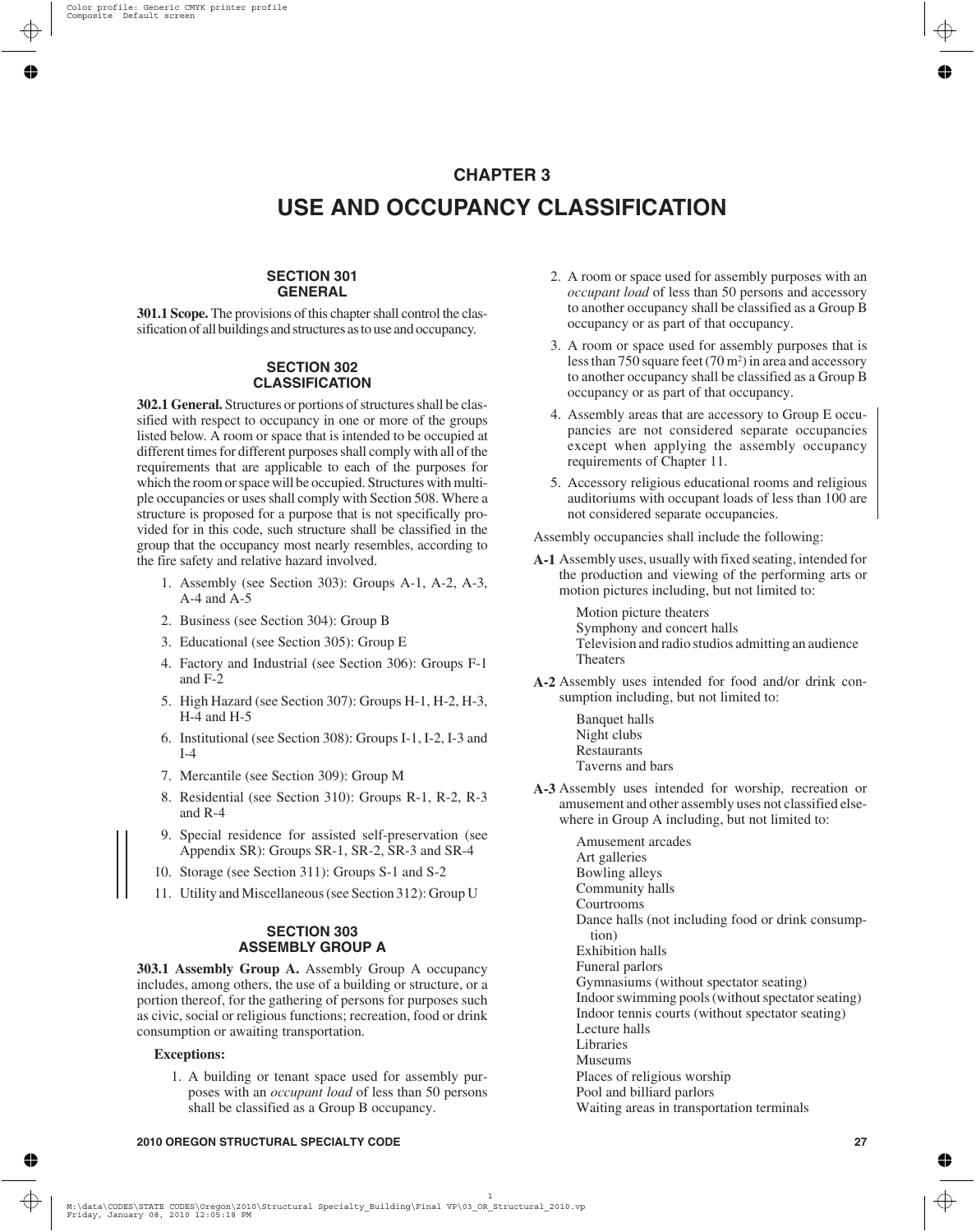- **A-4** Assembly uses intended for viewing of indoor sporting events and activities with spectator seating including, but not limited to:
	- Arenas Skating rinks Swimming pools Tennis courts
- **A-5** Assembly uses intended for participation in or viewing outdoor activities including, but not limited to:

Amusement park structures *Bleachers* **Grandstands** Stadiums

## **SECTION 304 BUSINESS GROUP B**

**304.1 Business Group B.** Business Group B occupancy includes, among others, the use of a building or structure, or a portion thereof, for office, professional or service-type transactions, including storage of records and accounts. Business occupancies shall include, but not be limited to, the following:

Airport traffic control towers

- Ambulatory health care facilities
- Animal hospitals, kennels and pounds

Banks

Barber and beauty shops Car wash

Civic administration

Clinic—outpatient

- Dry cleaning and laundries: pick-up and delivery stations and self-service
- Educational occupancies for students above the 12th grade

Electronic data processing

Laboratories: testing and research

Motor vehicle showrooms

Post offices

Print shops

Professional services (architects, attorneys, dentists, physicians, engineers, etc.)

Radio and television stations

Telephone exchanges

Training and skill development not within a school or academic program

**304.1.1 Definitions.** The following words and terms shall, for the purposes of this section and as used elsewhere in this code, have the meanings shown herein.

**CLINIC, OUTPATIENT.** Buildings or portions thereof used to provide medical care on less than a 24-hour basis to individuals who are not rendered incapable of self-preservation by the services provided.

**304.2 Lockup facilities.** Buildings containing lockup facilities, as defined in ORS 169.005(4), shall comply with the following provisions:

1. Areas containing lockup facilities shall be separated from other rooms, spaces or areas by an approved smoke barrier (see Section 909.5).

- 2. The smoke control zone in which the lockup cells are located shall be provided with an automatic fire sprinkler system complying with Chapter 9 requirements for Group I-3 occupancies.
- 3. The smoke control zone in which the lockup area is located shall be provided with an automatic smoke detection system installed in accordance with the *Fire Code* Group I-3 occupancies.
- 4. The combined occupant load of the holding cells shall not exceed five.

## **SECTION 305 EDUCATIONAL GROUP E**

**305.1 Educational Group E.** Educational Group E occupancy includes, among others, the use of a building or structure, or a portion thereof, by six or more persons at any one time for educational purposes through the 12th grade. Religious educational rooms and religious auditoriums, which are accessory to *places of religious worship* in accordance with Section 303.1 and have *occupant loads* of less than 100, shall be classified as A-3 occupancies.

**305.2 Day care.** The use of a building or structure, or portion thereof, for educational, supervision or *personal care services* for more than five children older than  $2^{1/2}$  years of age, shall be classified as a Group E occupancy.

## **SECTION 306 FACTORY GROUP F**

**306.1 Factory Industrial Group F.** Factory Industrial Group F occupancy includes, among others, the use of a building or structure, or a portion thereof, for assembling, disassembling, fabricating, finishing, manufacturing, packaging, repair or processing operations that are not classified as a Group H hazardous or Group S storage occupancy.

**306.2 Factory Industrial F-1 Moderate-hazard Occupancy.** Factory industrial uses which are not classified as Factory Industrial F-2 Low Hazard shall be classified as F-1 Moderate Hazard and shall include, but not be limited to, the following:

Aircraft (manufacturing, not to include repair) Appliances Athletic equipment Automobiles and other motor vehicles Bakeries Beverages: over 16-percent alcohol content Bicycles **Boats** Brooms or brushes Business machines Cameras and photo equipment Canvas or similar fabric Carpets and rugs (includes cleaning) Clothing Construction and agricultural machinery Disinfectants Dry cleaning and dyeing Electric generation plants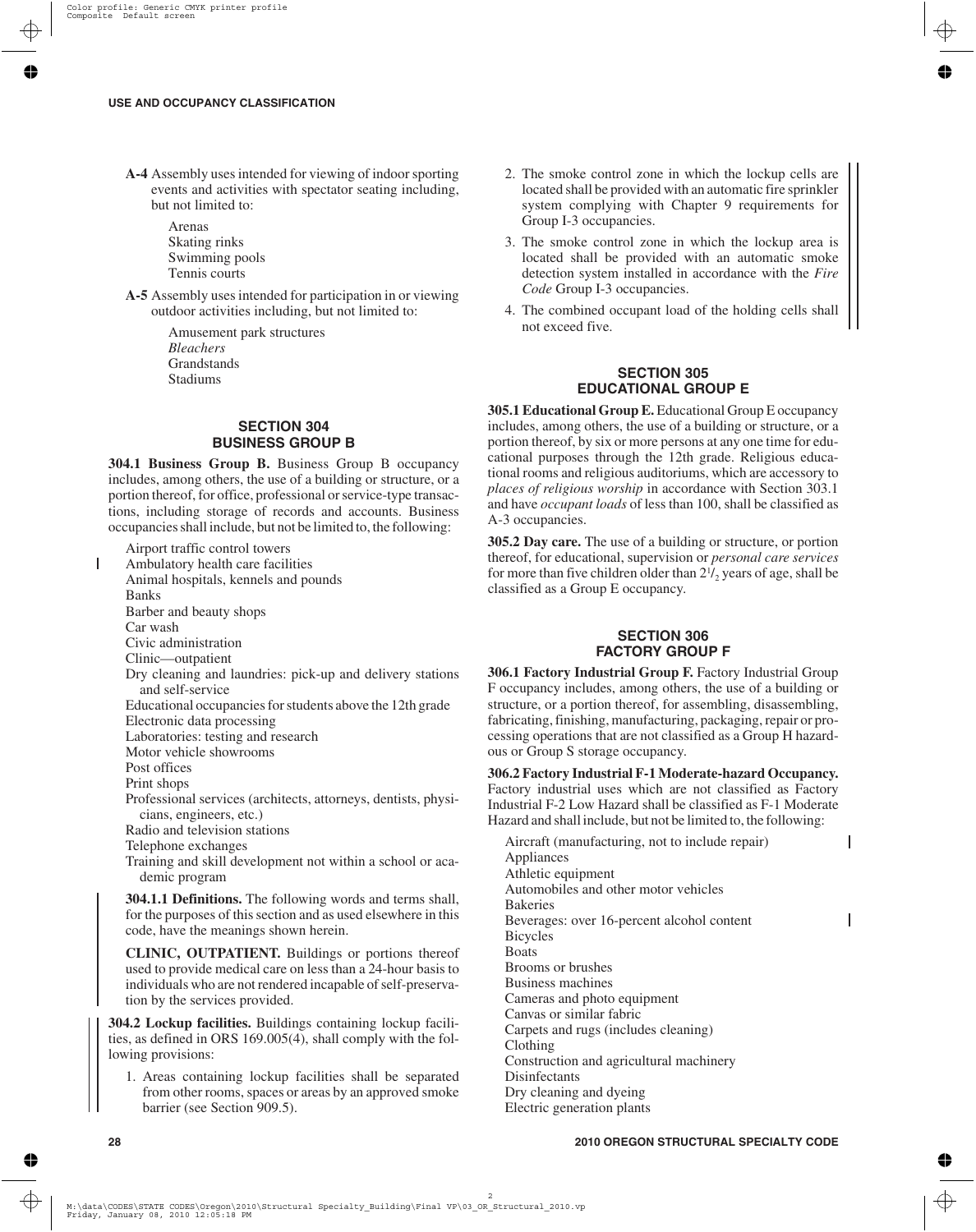➡

Electronics Engines (including rebuilding) Food processing Furniture Hemp products Jute products Laundries Leather products Machinery Metals Millwork (sash and door) Motion pictures and television filming (without spectators) Musical instruments Optical goods Paper mills or products Photographic film Plastic products Printing or publishing Recreational vehicles Refuse incineration Shoes Soaps and detergents Textiles Tobacco Trailers Upholstering Wood; distillation Woodworking (cabinet)

**306.3 Factory Industrial F-2 Low-hazard Occupancy.** Factory industrial uses that involve the fabrication or manufacturing of noncombustible materials which during finishing, packing or processing do not involve a significant fire hazard shall be classified as F-2 occupancies and shall include, but not be limited to, the following:

Beverages: up to and including 16-percent alcohol content Brick and masonry Ceramic products Foundries Glass products Gypsum Ice Metal products (fabrication and assembly)

 $\mathbf{I}$ Wood barrel and bottled wine aging facilities in wineries

# **SECTION 307 HIGH-HAZARD GROUP H**

**[F] 307.1 High-hazard Group H.** High-hazard Group H occupancy includes, among others, the use of a building or structure, or a portion thereof, that involves the manufacturing, processing, generation or storage of materials that constitute a physical or health hazard in quantities in excess of those allowed in *control areas* complying with Section 414, based on the maximum allowable quantity limits for control areas set forth in Tables 307.1(1) and 307.1(2). Hazardous occupancies are classified in Groups H-1, H-2, H-3, H-4 and H-5 and shall be in accordance with this section, the requirements of Section 415 and the *Fire Code*. Hazardous materials stored, or used on

top of roofs or canopies shall be classified as outdoor storage or use and shall comply with the *Fire Code*.

**Exceptions:** The following shall not be classified as Group H, but shall be classified as the occupancy that they most nearly resemble.

- 1. Buildings and structures occupied for the application of flammable finishes, provided that such buildings or areas conform to the requirements of Section 416 and the *Fire Code*.
- 2. Wholesale and retail sales and storage of flammable and combustible liquids in mercantile occupancies conforming to the *Fire Code*.
- 3. Closed piping system containing flammable or combustible liquids or gases utilized for the operation of machinery or equipment.
- 4. Cleaning establishments that utilize combustible liquid solvents having a flash point of 140°F (60°C) or higher in closed systems employing equipment *listed* by an *approved* testing agency, provided that this occupancy is separated from all other areas of the building by 1-hour *fire barriers* constructed in accordance with Section 707 or 1-hour *horizontal assemblies* constructed in accordance with Section 712, or both.
- 5. Cleaning establishments that utilize a liquid solvent having a flash point at or above 200°F (93°C).
- 6. Liquor stores and distributors without bulk storage.
- 7. Refrigeration systems.
- 8. The storage or utilization of materials for agricultural purposes on the premises.
- 9. Stationary batteries utilized for facility emergency power, uninterrupted power supply or telecommunication facilities, provided that the batteries are provided with safety venting caps and ventilation is provided in accordance with the *Mechanical Code*.
- 10. Corrosives shall not include personal or household products in their original packaging used in retail display or commonly used building materials.
- 11. Buildings and structures occupied for aerosol storage shall be classified as Group S-1, provided that such buildings conform to the requirements of the *Fire Code*.
- 12. Display and storage of nonflammable solid and nonflammable or noncombustible liquid hazardous materials in quantities not exceeding the maximum allowable quantity per *control area* in Group M or S occupancies complying with Section 414.2.5.
- 13. The storage of black powder, smokeless propellant and small arms primers in Groups M and R-3 and special industrial explosive devices in Groups B, F, M and S, provided such storage conforms to the quantity limits and requirements prescribed in the *Fire Code*.

#### **2010 OREGON STRUCTURAL SPECIALTY CODE 29**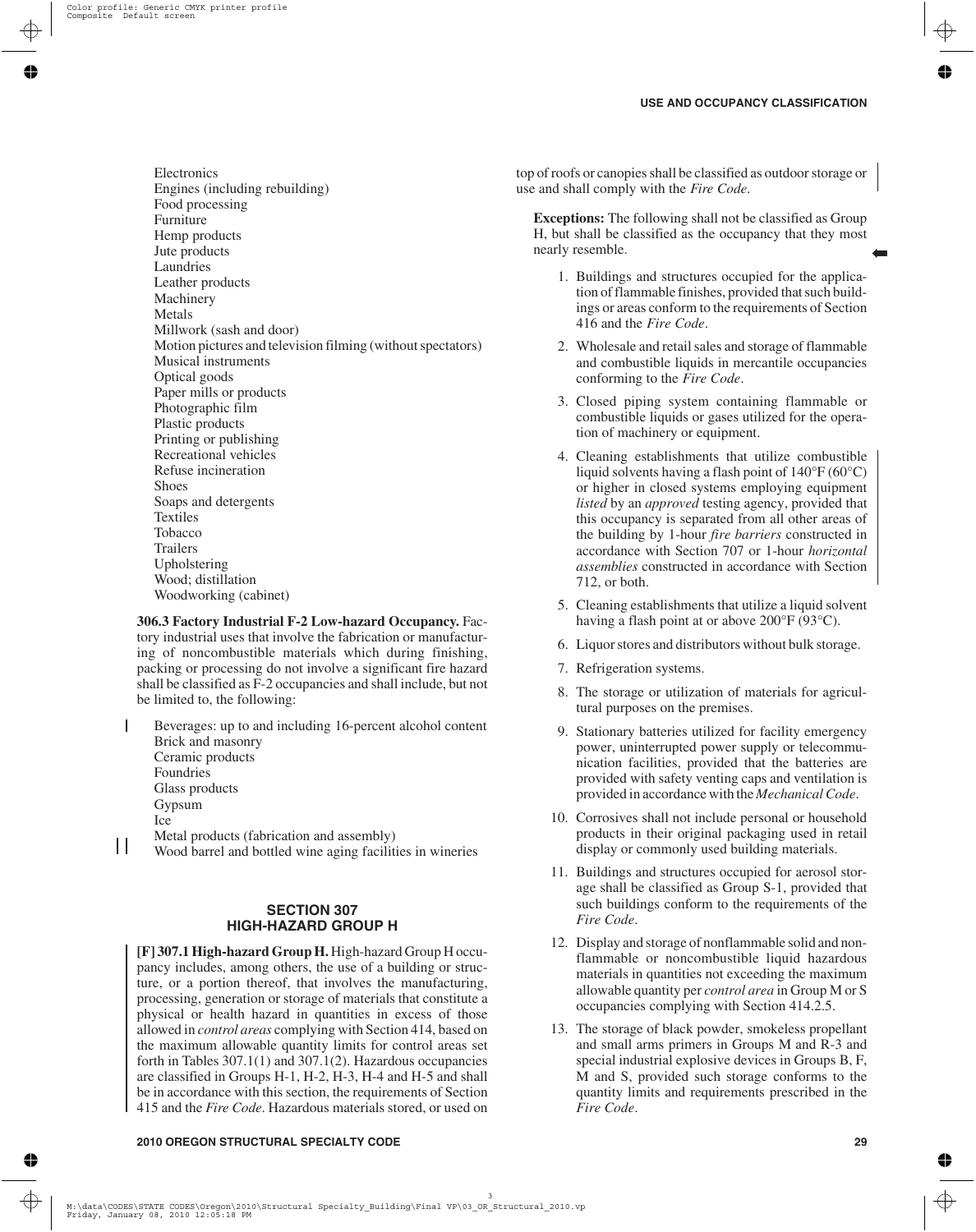|                                                             | MAXIMUM ALLOWABLE QUANTITY PER CONTROL AREA OF HAZARDOUS MATERIALS POSING A PHYSICAL HAZARD®I™® |                                                               |                                          |                                                         | [F] TABLE 307.1(1)                                        |                                         |                                                                  |                                                          |                                              |                                                            |
|-------------------------------------------------------------|-------------------------------------------------------------------------------------------------|---------------------------------------------------------------|------------------------------------------|---------------------------------------------------------|-----------------------------------------------------------|-----------------------------------------|------------------------------------------------------------------|----------------------------------------------------------|----------------------------------------------|------------------------------------------------------------|
|                                                             |                                                                                                 | GROUP WHEN                                                    |                                          | <b>STORAGE<sup>b</sup></b>                              |                                                           |                                         | USE-CLOSED SYSTEMS <sup>b</sup>                                  |                                                          | USE-OPEN SYSTEMS <sup>b</sup>                |                                                            |
| <b>MATERIAL</b>                                             | CLASS                                                                                           | THE MAXIMUM<br>ALLOWABLE<br>QUANTITY IS<br>EXCEEDED           | Solid pounds<br>(cubic feet)             | Liquid gallons<br>(pounds)                              | (cubic feet<br>at NTP)<br>Gas                             | Solid pounds<br>(cubic feet)            | Liquid gallons<br>(pounds)                                       | (cubic feet<br>at NTP)<br>Gas                            | Solid pounds<br>(cubic feet)                 | Liquid gallons<br>(pounds)                                 |
| Combustible liquid <sup>e, i</sup>                          | ША<br>IIIB<br>$\Box$                                                                            | $H-2$ or $H-3$<br>$H-2$ or $H-3$<br>$\stackrel{\triangle}{N}$ | $\sum_{i=1}^{n}$                         | $3,200^{\text{e,f}}$<br>$120d$ e<br>$330^{\rm d. \, e}$ | $\sum_{i=1}^{n}$                                          | $\sum_{i=1}^{n}$                        | $13,200^{f}$<br>330 <sup>d</sup><br>120 <sup>d</sup>             | $\sum_{i=1}^{n}$                                         | $\sum_{i=1}^{n}$                             | 3,300 <sup>f</sup><br>$80d$<br>30 <sup>d</sup>             |
| Combustible fiber                                           | <b>Baled</b> <sup>o</sup><br>Loose                                                              | $H-3$                                                         | (1,000)<br>(100)                         | $\sum_{i=1}^{n}$                                        | $N\!A$                                                    | (1,000)<br>(100)                        | $N\!A$                                                           | $N\!A$                                                   | (200)<br>(20)                                | $\sum_{i=1}^{n}$                                           |
| Consumer fireworks<br>(Class C, Common)                     | 1.4G                                                                                            | $H-3$                                                         | $125^{d,e,1}$                            | $N\!A$                                                  | $\sum_{i=1}^{n}$                                          | $\sum_{i=1}^{n}$                        | $\mathop{\rm NA}\nolimits$                                       | $\sum_{i=1}^{n}$                                         | N/A                                          | $\sum_{i=1}^{n}$                                           |
| Cryogenics, flammable                                       | N/A                                                                                             | $H-2$                                                         | <b>N/A</b>                               | 45 <sup>d</sup>                                         | $\sum_{i=1}^{n}$                                          | $\frac{\triangleleft}{\triangle}$       | 45 <sup>d</sup>                                                  | $\sum_{i=1}^{n}$                                         | $\frac{\triangleleft}{N}$                    | 10 <sup>d</sup>                                            |
| Cryogenics, inert                                           | $\stackrel{\triangle}{\approx}$                                                                 | $\sum_{i=1}^{n}$                                              | <b>N/A</b>                               | N/A                                                     | $\Xi$                                                     | $\frac{\triangleleft}{\triangle}$       | N/A                                                              | $\Xi$                                                    | N/A                                          | $\sum_{i=1}^{n}$                                           |
| Cryogenics, oxidizing                                       | $\mathop{\rm NA}\limits^\Delta$                                                                 | $H-3$                                                         | $\sum_{i=1}^{n}$                         | 45 <sup>d</sup>                                         | $\sum_{i=1}^{n}$                                          | <b>N/A</b>                              | 45 <sup>d</sup>                                                  | N/A                                                      | <b>N/A</b>                                   | 10 <sup>d</sup>                                            |
|                                                             | Division 1.2<br>Division 1.1                                                                    | $H-1$<br>$H-1$                                                | 1e, g<br>1e, g                           | $(1)^e$ , $g$<br>$(1)^e$ , $g$                          | N/A<br>N/A                                                | 0.25 <sup>g</sup><br>0.25 <sup>g</sup>  | $(0.25)$ <sup>g</sup><br>$(0.25)$ <sup>g</sup>                   | $\sum_{i=1}^{n}$<br>N/A                                  | 0.25 <sup>g</sup><br>$0.25$ <sup>g</sup>     | $(0.25)$ <sup>g</sup><br>$(0.25)$ <sup>g</sup>             |
|                                                             | Division 1.3                                                                                    | $H-1$ or $H-2$<br>$H-3$                                       | $50^\circ$ $\mathrm{s}$<br>$5^{\rm e}$ s | $(50)$ e, g<br>$(5)$ e, g                               | N/A<br>N/A                                                | $50g$<br>$\frac{60}{2}$                 | $(50)$ <sup>g</sup><br>$(1)^g$                                   | N/A<br>N/A                                               | $\mathop{\rm NA}\nolimits$<br>$\frac{80}{2}$ | $(1)^g$<br>$\mathop{\rm N}\nolimits\!\!\!\!\!\!/\Lambda$   |
| Explosives                                                  | Division 1.4G<br>Division 1.4                                                                   | $H-3$                                                         | $125^{d.e.1}$                            | $\mathop{\mathsf{N}\mathsf{A}}$                         | N/A                                                       | $\sum_{i=1}^{n}$                        | $N/A$<br>(0.25) <sup>g</sup>                                     | N/A                                                      | $\mathop{\rm NA}\nolimits$                   | $\stackrel{\triangle}{\approx}$                            |
|                                                             | Division 1.5<br>Division 1.6                                                                    | H <sub>1</sub><br>$H_{1}$                                     | 1d, e, g<br>$1^e.$                       | $(1)^e$ , $g$<br>$\sum_{i=1}^{n}$                       | N/A<br>N/A                                                | $0.25$ <sup>g</sup><br>$\sum_{i=1}^{n}$ | $\sum_{i=1}^{n}$                                                 | $N\!A$<br>N/A                                            | $0.25$ <sup>g</sup><br>$\sum_{i=1}^{n}$      | $(0.25)$ <sup>g</sup><br>$\frac{\triangleleft}{\triangle}$ |
| Flammable gas                                               | Liquefied<br>Gaseous                                                                            | $H-2$                                                         | $\sum_{i=1}^{n}$                         | $(150)$ d.e<br>N/A                                      | 1,000 <sup>d, e</sup><br>$\sum_{i=1}^{n}$                 | N/A                                     | (150) <sup>d,e</sup><br>$\stackrel{\triangle}{\scriptstyle\sim}$ | 1,000 <sup>d, e</sup><br>$\stackrel{\triangle}{\approx}$ | N/A                                          | $\sum_{i=1}^{n}$                                           |
| Flammable liquid <sup>c</sup>                               | 1B and 1C<br>$\preceq$                                                                          | or $H-3$<br>$H-2$                                             | N/A                                      | $120^{\rm d}$ e<br>$30^{\rm d.\,e}$                     | N/A                                                       | N/A                                     | 120 <sup>d</sup><br>30 <sup>d</sup>                              | $\sum_{i=1}^{n}$                                         | $\sum_{i=1}^{n}$                             | 10 <sup>d</sup><br>30 <sup>d</sup>                         |
| $\overline{Q}$<br>combination (1A, 1B,<br>Flammable liquid, | $\sum_{i=1}^{n}$                                                                                | or $H-3$<br>$H-2$                                             | $\sum_{i=1}^{n}$                         | $120^{\rm d. \, e. \, h}$                               | $\sum_{i=1}^{n}$                                          | $\sum_{i=1}^{n}$                        | $120^{\rm d. \, h}$                                              | $\sum_{i=1}^{n}$                                         | $\sum_{i=1}^{n}$                             | $30^{\rm d. \, h}$                                         |
| Flammable solid                                             | $\mathop{\rm N}\nolimits\!mathop{\rm A}\nolimits$                                               | $H-3$                                                         | 125 <sup>d.e</sup>                       | $\sum_{i=1}^{n}$                                        | $\sum_{i=1}^{n}$                                          | 125 <sup>d</sup>                        | N/A                                                              | $\sum_{i=1}^{n}$                                         | 25 <sup>d</sup>                              | $\sum_{i=1}^{n}$                                           |
| Inert gas                                                   | Liquefied<br>Gaseous                                                                            | $N\!A$<br>N/A                                                 | $\frac{\triangleleft}{N}$<br>N/A         | $\stackrel{\triangle}{\geq}$<br>$N\!/\!A$               | $\Xi$<br>$\Xi$                                            | $\frac{\triangleleft}{N}$<br>N/A        | $\stackrel{\triangle}{\geq}$<br>N/A                              | $\overline{\mathsf{z}}$<br>$\overline{z}$                | <b>N/A</b><br><b>N/A</b>                     | $\frac{\triangleleft}{\triangle}$<br>N/A                   |
|                                                             | $\Xi$                                                                                           | $H-2$<br>H <sub>1</sub>                                       | 1e, g<br>$\mathsf{S}^\mathsf{d,e}$       | $(1)^e$ , $e$<br>$(5)^d$ , $e$                          | N/A<br>$\sum_{i=1}^{n}$                                   | 0.25 <sup>g</sup><br>$\mathbb{I}^d$     | $(0.25)$ <sup>g</sup><br>$\bigoplus$                             | N/A<br>$\sum_{i=1}^{n}$                                  | 0.25 <sup>g</sup><br>$\mathbb{I}^d$          | $(0.25)$ <sup>g</sup><br>$(1)^d$                           |
| Organic peroxide                                            | $\Box$                                                                                          | $H-3$<br>$H-3$                                                | $125^{\rm d}$ e<br>$50^{\rm d. \, e}$    | $(125)$ <sup>d, e</sup><br>$(50)^{\rm d.\,e}$           | $N\triangle$<br>$\sum_{i=1}^{n}$                          | 125 <sup>d</sup><br>50 <sup>d</sup>     | $(50)^d$                                                         | $N\triangle$                                             | 10 <sup>d</sup>                              |                                                            |
|                                                             | $\equiv$<br>$\geq$ $>$                                                                          | $\mathop{\rm NA}\nolimits$<br>N/A                             | $\overline{z}$<br>$\Xi$                  | $\overline{\mathsf{z}}$<br>$\overline{z}$               | $\stackrel{\scriptstyle \Delta}{\phantom{}_{\bf NN}}$ N/A | Ę<br>$\mathsf{E}$                       | $(125)^d$<br>$\overline{z}$                                      | $\stackrel{\sf A}{\geq}$ NA<br>$\sum_{i=1}^{n}$          | 25 <sup>d</sup><br>$\Xi$<br>E                | $\frac{1}{2} \frac{1}{2}$<br>$\Xi$                         |
|                                                             |                                                                                                 | $H-1$                                                         | $1^{\rm e. g}$                           | $(1)^e$ <sup>e</sup>                                    | $\mathop{\rm NA}_{\rm NA}$                                | 0.25 <sup>g</sup>                       | $(0.25)$ <sup>g</sup>                                            | $\mathop{\rm NA}_{\rm NA}$                               | 0.25 <sup>g</sup>                            | $(0.25)$ <sup>g</sup>                                      |
| Oxidizer                                                    | $\rightarrow \frac{1}{2} \times \frac{1}{2} \times \frac{1}{2}$                                 | $H-2$ or $H-3$<br>$H-3$                                       | $250^{\rm d.}$ e<br>$10^{\rm d. \, e}$   | $(250)^{\rm d.\,e}$<br>$(10)^{\rm d,\,e}$               |                                                           | 250 <sup>d</sup><br>$\mathbb{S}^d$      | $(250)^{\rm d}$<br>$(2)^d$                                       |                                                          | 50 <sup>d</sup><br>2 <sup>d</sup>            | $(50)^d$<br>$(2)^d$                                        |
|                                                             |                                                                                                 | $\mathop{\rm NA}\limits^\Delta$                               | 4,000e.f                                 | $(4,000)$ e. f                                          | $\stackrel{\sf A}{\scriptstyle\times}$ NA                 | $4,000$ <sup>f</sup>                    | $(4,000)^f$                                                      | $\stackrel{\sf A}{\scriptstyle\times}$ NA                | 1.000 <sup>f</sup>                           | $(1,000)^t$                                                |

*(continued)*

 $\label{eq:constrained} (continued)$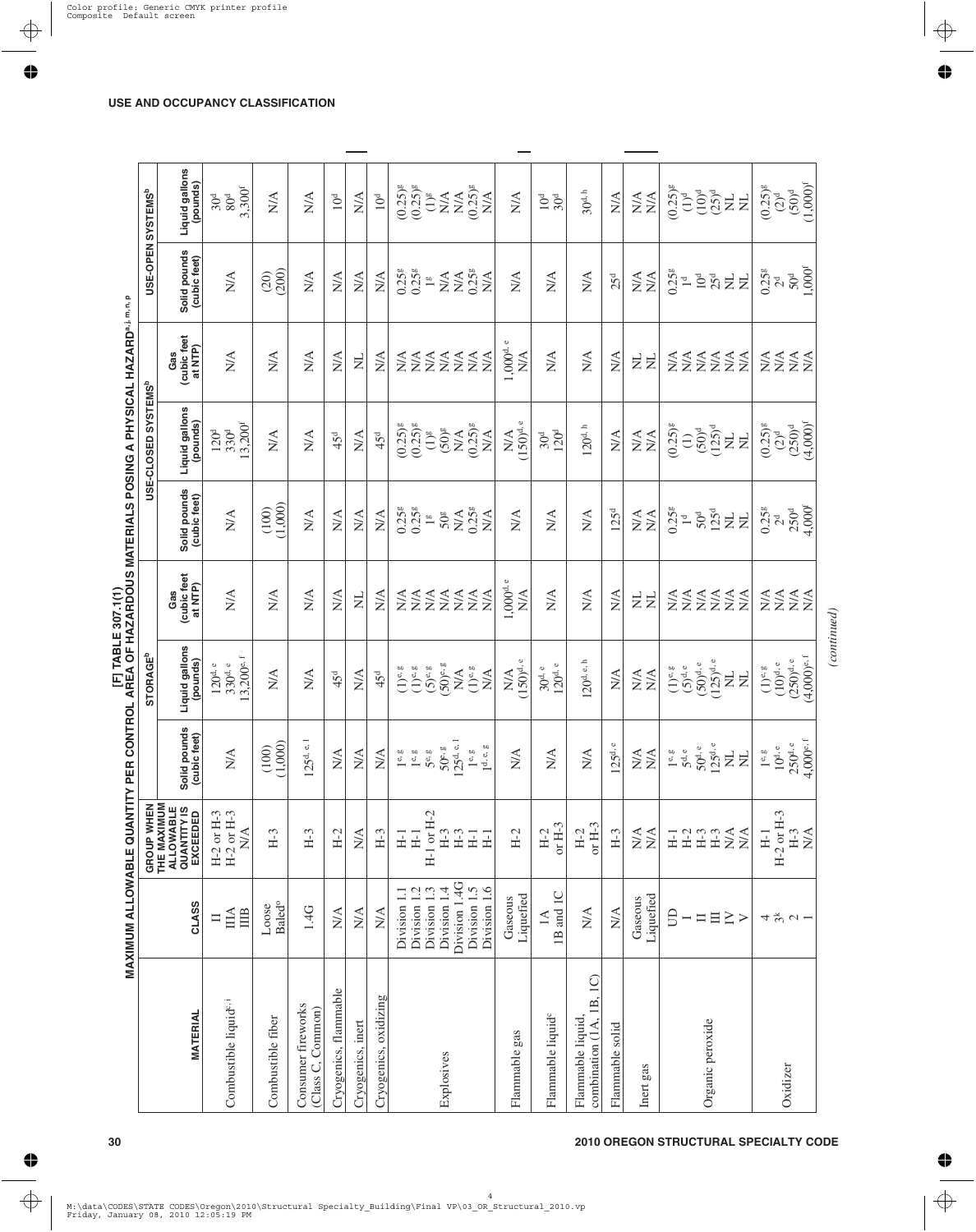|                                                                                                                                                                                                                                                                                                                                                                                                                                                                                                                                                                                                                                                                                                                                                                                                                                                                                                                                                                                                                                                                                                                                                                                                                                                                                                                                                                                                                                                                                                                                                                                                                                                                                                                                                                                                                                                                                                                                                                                                                                                                                                                                                                                                                                                                                                                                                                                                                                                                                                                                                                                                                                                                                                                                                                                                                                                                                                                                                                                                                                                                                                                                                                                                                                                                                                                                                                                                                                                                                              |                      | MAXIMUM ALLOWABLE QUANTIT                                                             |                                                         | Y PER CONTROL AREA OF HAZARDOUS MATERIALS POSING A PHYSICAL HAZARD⊕m.n.p<br>Y PER CONTROL AREA OF HAZARDOUS MATERIALS POSING A PHYSICAL HAZARD⊕m.n.p |                                                                            |                                                                                   |                                                                  |                                                                |                                                                       |                                          |
|----------------------------------------------------------------------------------------------------------------------------------------------------------------------------------------------------------------------------------------------------------------------------------------------------------------------------------------------------------------------------------------------------------------------------------------------------------------------------------------------------------------------------------------------------------------------------------------------------------------------------------------------------------------------------------------------------------------------------------------------------------------------------------------------------------------------------------------------------------------------------------------------------------------------------------------------------------------------------------------------------------------------------------------------------------------------------------------------------------------------------------------------------------------------------------------------------------------------------------------------------------------------------------------------------------------------------------------------------------------------------------------------------------------------------------------------------------------------------------------------------------------------------------------------------------------------------------------------------------------------------------------------------------------------------------------------------------------------------------------------------------------------------------------------------------------------------------------------------------------------------------------------------------------------------------------------------------------------------------------------------------------------------------------------------------------------------------------------------------------------------------------------------------------------------------------------------------------------------------------------------------------------------------------------------------------------------------------------------------------------------------------------------------------------------------------------------------------------------------------------------------------------------------------------------------------------------------------------------------------------------------------------------------------------------------------------------------------------------------------------------------------------------------------------------------------------------------------------------------------------------------------------------------------------------------------------------------------------------------------------------------------------------------------------------------------------------------------------------------------------------------------------------------------------------------------------------------------------------------------------------------------------------------------------------------------------------------------------------------------------------------------------------------------------------------------------------------------------------------------------|----------------------|---------------------------------------------------------------------------------------|---------------------------------------------------------|------------------------------------------------------------------------------------------------------------------------------------------------------|----------------------------------------------------------------------------|-----------------------------------------------------------------------------------|------------------------------------------------------------------|----------------------------------------------------------------|-----------------------------------------------------------------------|------------------------------------------|
|                                                                                                                                                                                                                                                                                                                                                                                                                                                                                                                                                                                                                                                                                                                                                                                                                                                                                                                                                                                                                                                                                                                                                                                                                                                                                                                                                                                                                                                                                                                                                                                                                                                                                                                                                                                                                                                                                                                                                                                                                                                                                                                                                                                                                                                                                                                                                                                                                                                                                                                                                                                                                                                                                                                                                                                                                                                                                                                                                                                                                                                                                                                                                                                                                                                                                                                                                                                                                                                                                              |                      | GROUP WHEN                                                                            |                                                         | <b>STORAGE<sup>b</sup></b>                                                                                                                           |                                                                            |                                                                                   | USE-CLOSED SYSTEMS <sup>b</sup>                                  |                                                                |                                                                       | USE-OPEN SYSTEMS <sup>b</sup>            |
| MATERIAL                                                                                                                                                                                                                                                                                                                                                                                                                                                                                                                                                                                                                                                                                                                                                                                                                                                                                                                                                                                                                                                                                                                                                                                                                                                                                                                                                                                                                                                                                                                                                                                                                                                                                                                                                                                                                                                                                                                                                                                                                                                                                                                                                                                                                                                                                                                                                                                                                                                                                                                                                                                                                                                                                                                                                                                                                                                                                                                                                                                                                                                                                                                                                                                                                                                                                                                                                                                                                                                                                     | <b>CLASS</b>         | THE MAXIMUM<br><b>ALLOWABLE</b><br><b>QUANTITY IS</b><br>EXCEEDED                     | Solid pounds<br>(cubic feet)                            | Liquid gallons<br>(pounds)                                                                                                                           | (cubic feet<br>at NTP)<br>Gas                                              | Solid pounds<br>(cubic feet)                                                      | Liquid gallons<br>(pounds)                                       | (cubic feet<br>at NTP)<br>Gas                                  | Solid pounds<br>(cubic feet)                                          | Liquid gallons<br>(pounds)               |
| Oxidizing gas                                                                                                                                                                                                                                                                                                                                                                                                                                                                                                                                                                                                                                                                                                                                                                                                                                                                                                                                                                                                                                                                                                                                                                                                                                                                                                                                                                                                                                                                                                                                                                                                                                                                                                                                                                                                                                                                                                                                                                                                                                                                                                                                                                                                                                                                                                                                                                                                                                                                                                                                                                                                                                                                                                                                                                                                                                                                                                                                                                                                                                                                                                                                                                                                                                                                                                                                                                                                                                                                                | Liquefied<br>Gaseous | $H-3$                                                                                 | $\sum_{i=1}^{n}$<br>N/A                                 | $(150)^{\rm d.\,e}$<br>$\mathop{\rm NA}\nolimits$                                                                                                    | $1,500^{\rm d.}$ e<br>$\mathop{\rm NA}\limits^\Delta$                      | $\stackrel{\triangle}{\geq}$<br>N/A                                               | (150) <sup>d,e</sup><br>$\mathop{\rm NA}\limits$                 | $1,\!500^{\rm d}$ e<br>$\mathop{\rm NA}\limits^\Delta$         | $\mathbb{N}\mathbb{A}$<br>$\stackrel{\triangle}{\geq}$                | $\mathop{\rm NA}\nolimits$<br><b>N/A</b> |
| Pyrophoric material                                                                                                                                                                                                                                                                                                                                                                                                                                                                                                                                                                                                                                                                                                                                                                                                                                                                                                                                                                                                                                                                                                                                                                                                                                                                                                                                                                                                                                                                                                                                                                                                                                                                                                                                                                                                                                                                                                                                                                                                                                                                                                                                                                                                                                                                                                                                                                                                                                                                                                                                                                                                                                                                                                                                                                                                                                                                                                                                                                                                                                                                                                                                                                                                                                                                                                                                                                                                                                                                          | N/A                  | $H-2$                                                                                 | $4^e$ , $8$                                             | $(4)$ e, g                                                                                                                                           | 50° s                                                                      | $\frac{80}{2}$                                                                    | $(1)$ <sup>g</sup>                                               | 10 <sup>g</sup>                                                | $\circ$                                                               | $\circ$                                  |
| Unstable (reactive)                                                                                                                                                                                                                                                                                                                                                                                                                                                                                                                                                                                                                                                                                                                                                                                                                                                                                                                                                                                                                                                                                                                                                                                                                                                                                                                                                                                                                                                                                                                                                                                                                                                                                                                                                                                                                                                                                                                                                                                                                                                                                                                                                                                                                                                                                                                                                                                                                                                                                                                                                                                                                                                                                                                                                                                                                                                                                                                                                                                                                                                                                                                                                                                                                                                                                                                                                                                                                                                                          | 4 w<br>$\sim$        | $H-1$ or $H-2$<br>$H-3$<br>$\mathop{\rm N}\nolimits\!mathop{\rm A}\nolimits$<br>$H-1$ | $50^{\rm d. \, e}$<br>$5d$ .<br>1e, g<br>$\overline{z}$ | $(50)^{\rm d.\,e}$<br>$\begin{array}{c} (1)^{\mathbf{e},\,\mathbf{g}}\\ (5)^{\mathbf{d},\,\mathbf{e}} \end{array}$<br>Ę                              | $250^{\rm d}$ e<br>$50^{\rm d. \, e}$<br>$\overline{z}$<br>10 <sup>g</sup> | 0.25 <sup>g</sup><br>50 <sup>d</sup><br>$\mathbb{I}^d$<br>$\overline{\mathsf{z}}$ | $(0.25)$ <sup>g</sup><br>$(50)^d$<br>$(1)^d$<br>$\overline{\Xi}$ | 250d.e<br>$10^{\rm d. \, e}$<br>$2^e$ , $\frac{8}{2}$<br>$\Xi$ | 0.25 <sup>g</sup><br>$10^{\rm d}$<br>$\mathbb{I}^d$<br>$\overline{z}$ | $(0.25)^8$<br>$(10)^4$<br>$(10)^4$       |
| Water reactive                                                                                                                                                                                                                                                                                                                                                                                                                                                                                                                                                                                                                                                                                                                                                                                                                                                                                                                                                                                                                                                                                                                                                                                                                                                                                                                                                                                                                                                                                                                                                                                                                                                                                                                                                                                                                                                                                                                                                                                                                                                                                                                                                                                                                                                                                                                                                                                                                                                                                                                                                                                                                                                                                                                                                                                                                                                                                                                                                                                                                                                                                                                                                                                                                                                                                                                                                                                                                                                                               | $\omega$ $\omega$    | $H-2$<br>$H-3$<br>$\sum_{i=1}^{n}$                                                    | $50^{\rm d. \, e}$<br>$\mathsf{S}^\mathsf{d.e}$<br>Ę    | $(50)^{\rm d.\,e}$<br>$(5)^{\rm d.\,e}$<br>$\Xi$                                                                                                     | N/A<br>$N\!A$<br>$N\mathcal{A}$                                            | $50^{\rm d}$<br>$\overline{z}$<br>5d                                              | $50^{\circ}$<br>$50^{\circ}$                                     | N/A<br>$N\mathcal{A}$<br>$N\mathcal{A}$                        | 10 <sup>d</sup><br>$\Xi$<br>$\mathbb{1}^d$                            | <b>POD</b>                               |
| The quantities of alcoholic beverages in retail and wholesale sales occupancies shall not be limited providing the liquids are packaged in individual containers not exceeding 1.3 gallons. In retail and wholesale sales<br>occu<br>Maximum allowable quantities shall be increased 100 percent in buildings equipped throughout with an automatic sprinkler system in accordance with Section 903.3.1.1. Where Note e also applies, the increase for<br>Maximum allowable quantities shall be increased 100 percent when stored in approved storage cabinets, day boxes, gas cabinets or exhausted enclosures or in listed safety cans in accordance with Section<br>A maximum quantity of 200 pounds of solid or 20 gallons of liquid Class 3 oxidizers is allowed when such materials are necessary for maintenance purposes, operation or sanitation of equipment. Storage contain-<br>Net weight of the pyrotechnic composition of the fireworks. Where the net weight of the pyrotechnic composition of the fireworks is not known, 25 percent of the gross weight of the fireworks, including packaging,<br>n. For storage and display quantities in Group M and storage quantities in Group S occupancies complying with Section 414.2.5, see Tables 414.2.5(1) and 414.2.5(2).<br>The permitted quantities shall not be limited in a building equipped throughout with an automatic sprinkler system in accordance with Section 903.3.1.1<br>being flammable, shall not be limited, provided that such materials are packaged in individual containers not exceeding 1.3 gallons.<br>o. Densely packed baled cotton that complies with the packing requirements of ISO 8115 shall not be included in this material class.<br>Permitted only in buildings equipped throughout with an automatic sprinkler system in accordance with Section 903.3.1.1.<br>The maximum allowable quantity shall not apply to fuel oil storage complying with Section 603.3.2 of the Fire Code.<br>Containing not more than the maximum allowable quantity per control area of Class IA, IB or IC flammable liquids.<br>2703.9.10 of the Fire Code. Where Note d also applies, the increase for both notes shall be applied accumulatively.<br>m. For gallons of liquids, divide the amount in pounds by 10 in accordance with Section 2703.1.2 of the Fire Code.<br>2. Liquid or gaseous fuel in fuel tanks on motorized equipment operated in accordance with this code.<br>4. Liquid fuels in piping systems and fixed appliances regulated by the Mechanical Code<br>Gaseous fuels in piping systems and fixed appliances regulated by the Fuel Gas Code.<br>Quantities in parenthesis indicate quantity units in parenthesis at the head of each column.<br>The aggregate quantity in use and storage shall not exceed the quantity listed for storage.<br>For SI: 1 cubic foot = 0.028 m <sup>3</sup> , 1 pound = 0.454 kg, 1 gallon = 3.785 L.<br>NL = Not Limited; N/A = Not Applicable; UD = Unclassified Detonable<br>The following shall not be included in determining the maximum all<br>1. Liquid or gaseous fuel in fuel tanks on vehicles.<br>ers and the manner of storage shall be approved<br>both notes shall be applied accumulatively.<br>a. For use of control areas, see Section 414.2.<br>shall be used.<br>$\ddot{\mathcal{L}}$<br>.<br>ف<br>c,<br>$\dot{\rm d} \dot{\rm o}$<br>p.<br>$\mathbf{H}$<br>$\therefore$ $\cong$<br>$\overline{a}$<br>ಕ<br>نه<br>ť,<br>$\ddot{=}$ |                      |                                                                                       | lowable quantities:                                     |                                                                                                                                                      |                                                                            |                                                                                   |                                                                  |                                                                |                                                                       |                                          |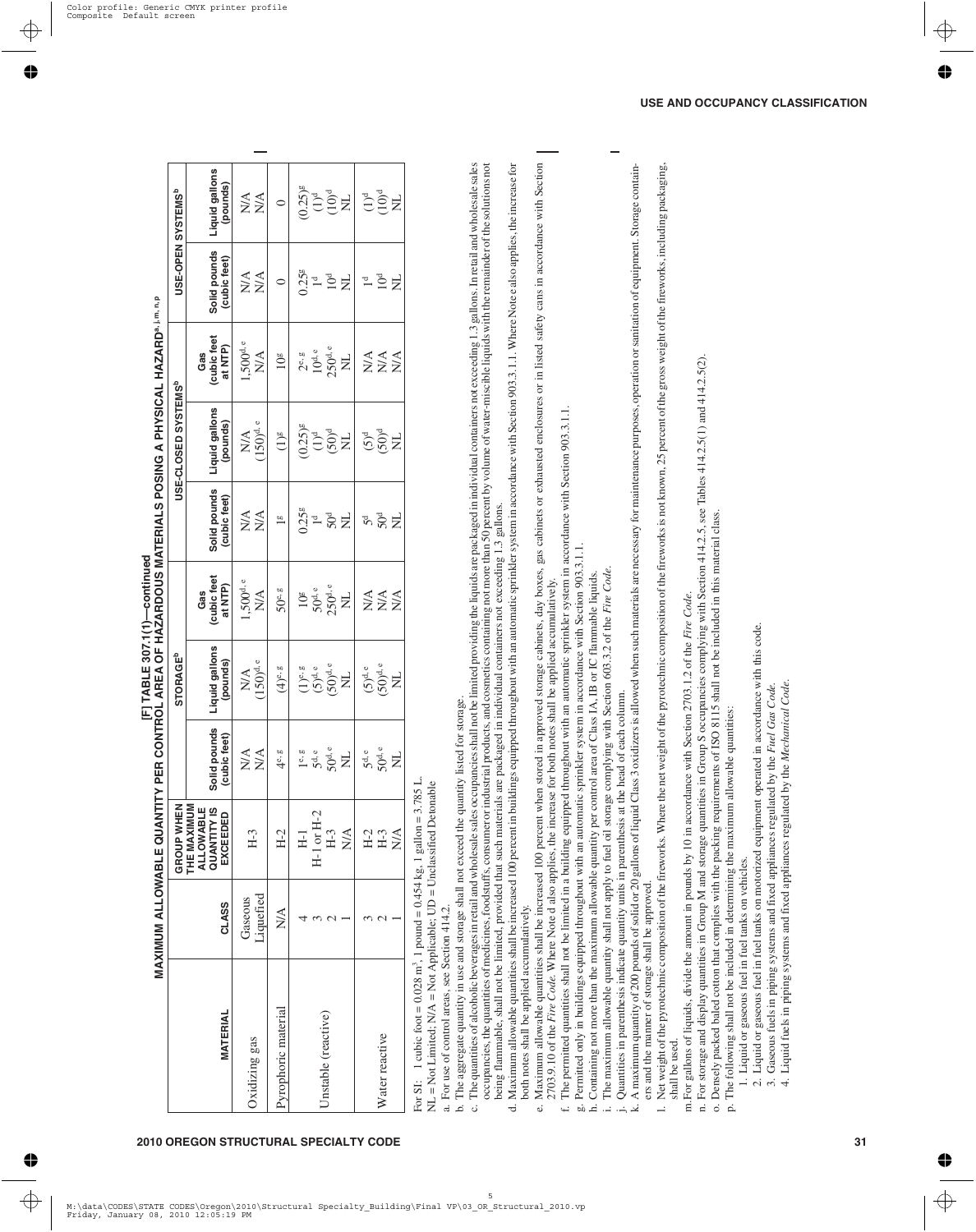| [F] TABLE 307.1(2)                                                                                             |  |
|----------------------------------------------------------------------------------------------------------------|--|
| MAXIMUM ALLOWABLE QUANTITY PER CONTROL AREA OF HAZARDOUS MATERIAL POSING A HEALTH HAZARD <sup>a, b, c, i</sup> |  |

|                 |                              | <b>STORAGE<sup>d</sup></b>                 |                                                                |                              | USE-CLOSED SYSTEMS <sup>d</sup>         |                                                         |                              | USE-OPEN SYSTEMS <sup>d</sup>           |
|-----------------|------------------------------|--------------------------------------------|----------------------------------------------------------------|------------------------------|-----------------------------------------|---------------------------------------------------------|------------------------------|-----------------------------------------|
| <b>MATERIAL</b> | Solid pounds<br>(cubic feet) | Liquid gallons<br>(pounds) <sup>e, f</sup> | Gas (cubic feet<br>at NTP) <sup>e</sup>                        | Solid<br>pounds <sup>e</sup> | Liquid gallons<br>(pounds) <sup>e</sup> | Gas (cubic feet<br>at NTP) <sup>e</sup>                 | Solid<br>pounds <sup>e</sup> | Liquid gallons<br>(pounds) <sup>e</sup> |
| Corrosive       | 5,000                        | 500                                        | Gaseous 810 <sup>f</sup><br>Liquefied<br>$(150)^{h}$           | 5,000                        | 500                                     | Gaseous 810 <sup>f</sup><br>Liquefied<br>$(150)^{h}$    | 1,000                        | 100                                     |
| Highly toxic    | 10                           | $(10)^{h}$                                 | Gaseous 20 <sup>g</sup><br>Liquefied $(4)^{g, h}$              | 10                           | $(10)^{i}$                              | Gaseous $20g$<br>Liquefied $(4)$ <sup>g, h</sup>        |                              | $(3)^{i}$                               |
| Toxic           | 500                          | $(500)$ <sup>h</sup>                       | Gaseous 810 <sup>f</sup><br>Liquefied<br>$(150)^{\text{f, h}}$ | 500                          | $(500)^{i}$                             | Gaseous 810 <sup>f</sup><br>Liquefied<br>$(150)^{f, h}$ | 125                          | (125)                                   |

For SI: 1 cubic foot =  $0.028$  m<sup>3</sup>, 1 pound =  $0.454$  kg, 1 gallon =  $3.785$  L.

a. For use of control areas, see Section 414.2.

b. In retail and wholesale sales occupancies, the quantities of medicines, foodstuffs, consumer or industrial products, and cosmetics, containing not more than 50 percent by volume of water-miscible liquids and with the remainder of the solutions not being flammable, shall not be limited, provided that such materials are packaged in individual containers not exceeding 1.3 gallons.

c. For storage and display quantities in Group M and storage quantities in Group S occupancies complying with Section 414.2.5, see Tables 414.2.5(1) and 414.2.5(2).

d. The aggregate quantity in use and storage shall not exceed the quantity listed for storage.

e. Maximum allowable quantities shall be increased 100 percent in buildings equipped throughout with an approved automatic sprinkler system in accordance with Section 903.3.1.1. Where Note f also applies, the increase for both notes shall be applied accumulatively.

f. Maximum allowable quantities shall be increased 100 percent when stored in approved storage cabinets, gas cabinets or exhausted enclosures as specified in the *Fire Code*. Where Note e also applies, the increase for both notes shall be applied accumulatively.

g. Allowed only when stored in approved exhausted gas cabinets or exhausted enclosures as specified in the *Fire Code*.

h. Quantities in parenthesis indicate quantity units in parenthesis at the head of each column.

i. For gallons of liquids, divide the amount in pounds by 10 in accordance with Section 2703.1.2 of the*Fire Code*.

**307.1.1 Hazardous materials.** Hazardous materials in any quantity shall conform to the requirements of this code, including Section 414, and the *International Fire Code*.

**307.1.2 Storage of Class 1.4G (Class C Common) fireworks.** A permanent building used for the temporary storage of 1.4G (Class C) fireworks as authorized by a retail sales permit under ORS 480.127 may be classified as either a Group M, Group S-1 or a detached Group U occupancy provided:

- 1. The total amount of 1.4G retail fireworks is less than 5,000 pounds (2268 kg) gross weight; or
- 2. When the building is protected by an approved automatic sprinkler system and the amount of 1.4G retail fireworks is less than 10,000 pounds (4636 kg) gross weight.

**[F] 307.2 Definitions.** The following words and terms shall, for the purposes of this section and as used elsewhere in this code, have the meanings shown herein.

**AEROSOL.** A product that is dispensed from an aerosol container by a propellant.

Aerosol products shall be classified by means of the calculation of their chemical heats of combustion and shall be designated Level 1, 2 or 3.

**Level 1 aerosol products.** Those with a total chemical heat of combustion that is less than or equal to 8,600 British thermal units per pound (Btu/lb) (20 kJ/g).

**Level 2 aerosol products.** Those with a total chemical heat of combustion that is greater than 8,600 Btu/lb (20 kJ/g), but less than or equal to 13,000 Btu/lb (30 kJ/g).

**Level 3 aerosol products.** Those with a total chemical heat combustion that is greater than 13,000 Btu/lb (30 kJ/g).

**AEROSOL CONTAINER.** A metal can or a glass or plastic bottle designed to dispense an aerosol. Metal cans shall be limited to a maximum size of 33.8 fluid ounces (1000 ml). Glass or plastic bottles shall be limited to a maximum size of 4 fluid ounces (118 ml).

**BALED COTTON.** A natural seed fiber wrapped in and secured with industry accepted materials, usually consisting of burlap, woven polypropylene, polyethylene or cotton or sheet polyethylene, and secured with steel, synthetic or wire bands or wire; also includes linters (lint removed from the cottonseed) and motes (residual materials from the ginning process).

**BALED COTTON, DENSELY PACKED.** Cotton made into banded bales with a packing density of at least 22 pounds per cubic foot  $(360 \text{ kg/m}^3)$ , and dimensions complying with the following: a length of 55 inches (1397  $\pm$  20 mm), a width of 21 inches (533.4  $\pm$  20 mm) and a height of 27.6 to 35.4 inches (701) to 899 mm).

**BARRICADE.** A structure that consists of a combination of walls, floor and roof, which is designed to withstand the rapid release of energy in an explosion and which is fully confined, partially vented or fully vented; or other effective method of shielding from explosive materials by a natural or artificial barrier.

**Artificial barricade.** An artificial mound or revetment a minimum thickness of 3 feet (914 mm).

**Natural barricade.** Natural features of the ground, such as hills, or timber of sufficient density that the surrounding exposures that require protection cannot be seen from the magazine or building containing explosives when the trees are bare of leaves.

➡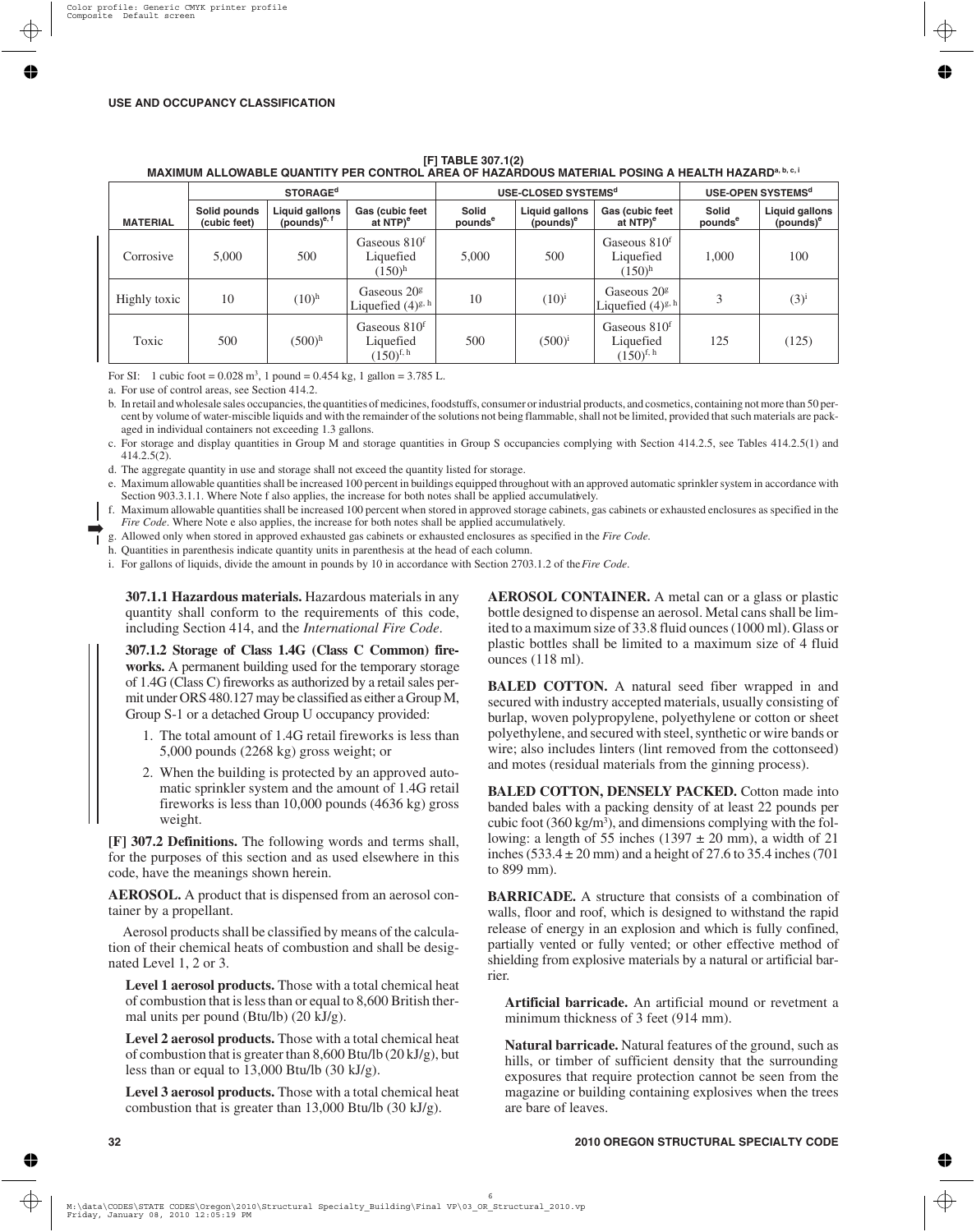**BOILING POINT.** The temperature at which the vapor pressure of a liquid equals the atmospheric pressure of 14.7 pounds per square inch (psi) (101 kPa) gage or 760 mm of mercury. Where an accurate boiling point is unavailable for the material in question, or for mixtures which do not have a constant boiling point, for the purposes of this classification, the 20-percent evaporated point of a distillation performed in accordance with ASTM D 86 shall be used as the boiling point of the liquid.

**CLOSED SYSTEM.** The use of a solid or liquid hazardous material involving a closed vessel or system that remains closed during normal operations where vapors emitted by the product are not liberated outside of the vessel or system and the product is not exposed to the atmosphere during normal operations; and all uses of compressed gases. Examples of closed systems for solids and liquids include product conveyed through a piping system into a closed vessel, system or piece of equipment.

**COMBUSTIBLE DUST.** Finely divided solid material that is 420 microns or less in diameter and which, when dispersed in air in the proper proportions, could be ignited by a flame, spark or other source of ignition. Combustible dust will pass through a U.S. No. 40 standard sieve.

**COMBUSTIBLE FIBERS.** Readily ignitable and free-burning materials in a fibrous or shredded form, such as cocoa fiber, cloth, cotton, excelsior, hay, hemp, henequen, istle, jute, kapok, oakum, rags, sisal, Spanish moss, straw, tow, wastepaper, certain synthetic fibers or other like materials. This definition does not include densely packed baled cotton.

**COMBUSTIBLE LIQUID.** A liquid having a closed cup flash point at or above 100°F (38°C). Combustible liquids shall be subdivided as follows:

**Class II.** Liquids having a closed cup flash point at or above 100°F (38°C) and below 140°F (60°C).

**Class IIIA.** Liquids having a closed cup flash point at or above  $140^{\circ}F (60^{\circ}C)$  and below  $200^{\circ}F (93^{\circ}C)$ .

**Class IIIB.** Liquids having a closed cup flash point at or above 200°F (93°C).

The category of combustible liquids does not include compressed gases or cryogenic fluids.

**COMPRESSED GAS.** A material, or mixture of materials, that:

- 1. Is a gas at 68°F (20°C) or less at 14.7 pounds per square inch atmosphere (psia) (101 kPa) of pressure; and
- 2. Has a boiling point of  $68^{\circ}F(20^{\circ}C)$  or less at 14.7 psia (101 kPa) which is either liquefied, nonliquefied or in solution, except those gases which have no other healthor physical-hazard properties are not considered to be compressed until the pressure in the packaging exceeds 41 psia (282 kPa) at 68°F (20°C).

The states of a compressed gas are categorized as follows:

1. Nonliquefied compressed gases are gases, other than those in solution, which are in a packaging under the charged pressure and are entirely gaseous at a temperature of  $68^{\circ}F(20^{\circ}C)$ .

- 2. Liquefied compressed gases are gases that, in a packaging under the charged pressure, are partially liquid at a temperature of 68°F (20°C).
- 3. Compressed gases in solution are nonliquefied gases that are dissolved in a solvent.
- 4. Compressed gas mixtures consist of a mixture of two or more compressed gases contained in a packaging, the hazard properties of which are represented by the properties of the mixture as a whole.

**CONTROL AREA.** Spaces within a building where quantities of hazardous materials not exceeding the maximum allowable quantities per *control area* are stored, dispensed, used or handled. See also the definition of "Outdoor control area" in the *Fire Code*.

**CORROSIVE.** A chemical that causes visible destruction of, or irreversible alterations in, living tissue by chemical action at the point of contact. A chemical shall be considered corrosive if, when tested on the intact skin of albino rabbits by the method described in DOTn 49 CFR, Part 173.137, such a chemical destroys or changes irreversibly the structure of the tissue at the point of contact following an exposure period of 4 hours. This term does not refer to action on inanimate surfaces.

**CRYOGENIC FLUID.** A liquid having a boiling point lower than  $-150^{\circ}$ F ( $-101^{\circ}$ C) at 14.7 pounds per square inch atmosphere (psia) (an absolute pressure of 101 kPa).

**DAY BOX.** A portable magazine designed to hold explosive materials constructed in accordance with the requirements for a Type 3 magazine as defined and classified in Chapter 33 of the *Fire Code*.

**DEFLAGRATION.** An exothermic reaction, such as the extremely rapid oxidation of a flammable dust or vapor in air, in which the reaction progresses through the unburned material at a rate less than the velocity of sound. A deflagration can have an explosive effect.

**DETONATION.** An exothermic reaction characterized by the presence of a shock wave in the material which establishes and maintains the reaction. The reaction zone progresses through the material at a rate greater than the velocity of sound. The principal heating mechanism is one of shock compression. Detonations have an explosive effect.

**DISPENSING.** The pouring or transferring of any material from a container, tank or similar vessel, whereby vapors, dusts, fumes, mists or gases are liberated to the atmosphere.

**EXPLOSION.** An effect produced by the sudden violent expansion of gases, which may be accompanied by a shock wave or disruption, or both, of enclosing materials or structures. An explosion could result from any of the following:

- 1. Chemical changes such as rapid oxidation, *deflagration* or *detonation*, decomposition of molecules and runaway polymerization (usually *detonation*s).
- 2. Physical changes such as pressure tank ruptures.
- 3. Atomic changes (nuclear fission or fusion).

**EXPLOSIVE.** A chemical compound, mixture or device, the primary or common purpose of which is to function by explosion. The term includes, but is not limited to, dynamite, black

➡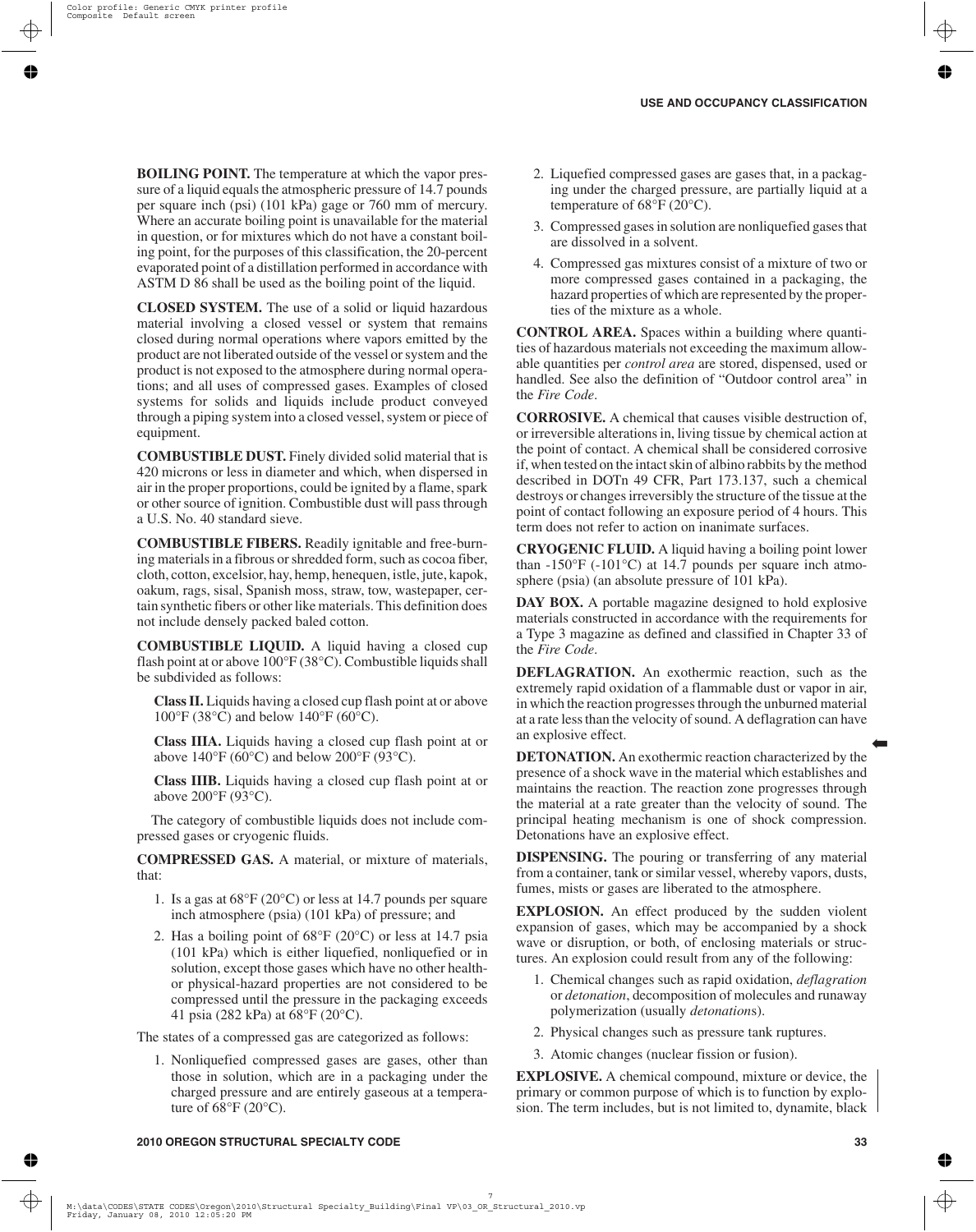powder, pellet powder, initiating explosives, detonators, safety fuses, squibs, detonating cord, igniter cord, igniters and display fireworks, 1.3G (Class B, Special).

The term "explosive" includes any material determined to be within the scope of USC Title 18: Chapter 40 and also includes any material classified as an explosive other than consumer fireworks, 1.4G (Class C, Common) by the hazardous materials regulations of DOTn 49 CFR Parts 100-185.

**High explosive.** Explosive material, such as dynamite, which can be caused to detonate by means of a No. 8 test blasting cap when unconfined.

**Low explosive.** Explosive material that will burn or deflagrate when ignited. It is characterized by a rate of reaction that is less than the speed of sound. Examples of low explosives include, but are not limited to, black powder; safety fuse; igniters; igniter cord; fuse lighters; fireworks, 1.3G (Class B, Special) and propellants, 1.3C.

**Mass-detonating explosives.** Division 1.1, 1.2 and 1.5 explosives alone or in combination, or loaded into various types of ammunition or containers, most of which can be expected to explode virtually instantaneously when a small portion is subjected to fire, severe concussion, impact, the impulse of an initiating agent or the effect of a considerable discharge of energy from without. Materials that react in this manner represent a mass explosion hazard. Such an explosive will normally cause severe structural damage to adjacent objects. Explosive propagation could occur immediately to other items of ammunition and explosives stored sufficiently close to and not adequately protected from the initially exploding pile with a time interval short enough so that two or more quantities must be considered as one for quantity-distance purposes.

**UN/DOTn Class 1 explosives.** The former classification system used by DOTn included the terms "high" and "low" explosives as defined herein. The following terms further define explosives under the current system applied by DOTn for all explosive materials defined as hazard Class 1 materials. Compatibility group letters are used in concert with the division to specify further limitations on each division noted (i.e., the letter G identifies the material as a pyrotechnic substance or article containing a pyrotechnic substance and similar materials).

**Division 1.1.** Explosives that have a mass explosion hazard. A mass explosion is one which affects almost the entire load instantaneously.

**Division 1.2.** Explosives that have a projection hazard but not a mass explosion hazard.

**Division 1.3.** Explosives that have a fire hazard and either a minor blast hazard or a minor projection hazard or both, but not a mass explosion hazard.

**Division 1.4.** Explosives that pose a minor explosion hazard. The explosive effects are largely confined to the package and no projection of fragments of appreciable size or range is to be expected. An external fire must not cause virtually instantaneous explosion of almost the entire contents of the package.

**Division 1.5.** Very insensitive explosives. This division is comprised of substances that have a mass explosion hazard, but that are so insensitive there is very little probability of initiation or of transition from burning to *detonation* under normal conditions of transport.

**Division 1.6.** Extremely insensitive articles which do not have a mass explosion hazard. This division is comprised of articles that contain only extremely insensitive detonating substances and which demonstrate a negligible probability of accidental initiation or propagation.

**FIREWORKS.** Any composition or device for the purpose of producing a visible or audible effect for entertainment purposes by combustion, deflagration or *detonation* that meets the definition of 1.4G fireworks or 1.3G fireworks as set forth herein.

**Fireworks, 1.3G.** (Formerly Class B, Special Fireworks.) Large fireworks devices, which are explosive materials, intended for use in fireworks displays and designed to produce audible or visible effects by combustion, deflagration or *detonation*. Such 1.3G fireworks include, but are not limited to, firecrackers containing more than 130 milligrams (2 grains) of explosive composition, aerial shells containing more than 40 grams of pyrotechnic composition, and other display pieces which exceed the limits for classification as 1.4G fireworks. Such 1.3G fireworks are also described as fireworks, UN0335 by the DOTn.

**Fireworks, 1.4G.** (Formerly Class C, Common Fireworks.) Small fireworks devices containing restricted amounts of pyrotechnic composition designed primarily to produce visible or audible effects by combustion. Such 1.4G fireworks which comply with the construction, chemical composition and labeling regulations of the DOTn for fireworks, UN0336, and the U.S. Consumer Product Safety Commission (CPSC) as set forth in CPSC 16 CFR: Parts 1500 and 1507, are not explosive materials for the purpose of this code.

**FLAMMABLE GAS.** A material that is a gas at  $68^{\circ}F(20^{\circ}C)$ or less at 14.7 pounds per square inch atmosphere (psia) (101 kPa) of pressure [a material that has a boiling point of 68°F  $(20^{\circ}$ C) or less at 14.7 psia  $(101$  kPa)] which:

- 1. Is ignitable at 14.7 psia (101 kPa) when in a mixture of 13 percent or less by volume with air; or
- 2. Has a flammable range at 14.7 psia (101 kPa) with air of at least 12 percent, regardless of the lower limit.

The limits specified shall be determined at 14.7 psi (101 kPa) of pressure and a temperature of 68°F (20°C) in accordance with ASTM E 681.

**FLAMMABLE LIQUEFIED GAS.** A liquefied compressed gas which, under a charged pressure, is partially liquid at a temperature of 68°F (20°C) and which is flammable.

**FLAMMABLE LIQUID.** A liquid having a closed cup flash point below 100°F (38°C). Flammable liquids are further categorized into a group known as Class I liquids. The Class I category is subdivided as follows:

**Class IA.** Liquids having a flash point below 73°F (23°C) and a boiling point below 100°F (38°C).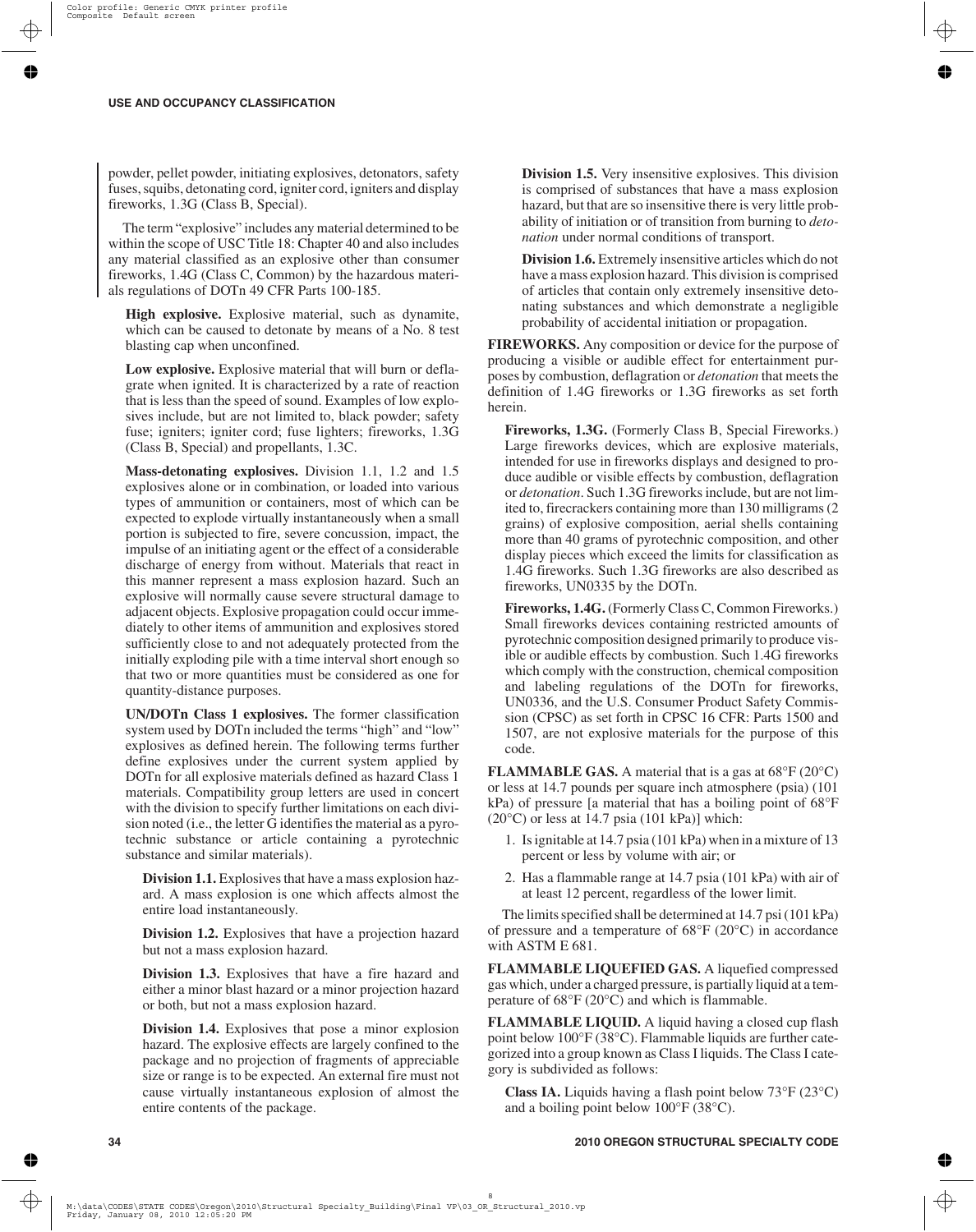**Class IB.** Liquids having a flash point below 73°F (23°C) and a boiling point at or above 100°F (38°C).

**Class IC.** Liquids having a flash point at or above 73°F  $(23^{\circ}C)$  and below  $100^{\circ}F(38^{\circ}C)$ .

The category of flammable liquids does not include compressed gases or cryogenic fluids.

**FLAMMABLE MATERIAL.** A material capable of being readily ignited from common sources of heat or at a temperature of 600°F (316°C) or less.

**FLAMMABLE SOLID.** A solid, other than a blasting agent or explosive, that is capable of causing fire through friction, absorption or moisture, spontaneous chemical change, or retained heat from manufacturing or processing, or which has an ignition temperature below 212°F (100°C) or which burns so vigorously and persistently when ignited as to create a serious hazard. A chemical shall be considered a flammable solid as determined in accordance with the test method of CPSC 16 CFR; Part 1500.44, if it ignites and burns with a self-sustained flame at a rate greater than 0.1 inch (2.5 mm) per second along its major axis.

**FLASH POINT.** The minimum temperature in degrees Fahrenheit at which a liquid will give off sufficient vapors to form an ignitable mixture with air near the surface or in the container, but will not sustain combustion. The flash point of a liquid shall be determined by appropriate test procedure and apparatus as specified in ASTM D 56, ASTM D 93 or ASTM D 3278.

**HANDLING.** The deliberate transport by any means to a point of storage or use.

**HAZARDOUS MATERIALS.** Those chemicals or substances that are physical hazards or health hazards as defined and classified in this section and the *International Fire Code*, whether the materials are in usable or waste condition.

**HEALTH HAZARD.** A classification of a chemical for which there is statistically significant evidence that acute or chronic health effects are capable of occurring in exposed persons. The term "health hazard" includes chemicals that are *toxic* or *highly toxic*, and corrosive.

**HIGHLY TOXIC.** A material which produces a lethal dose or lethal concentration that falls within any of the following categories:

- 1. A chemical that has a median lethal dose  $(LD_{50})$  of 50 milligrams or less per kilogram of body weight when administered orally to albino rats weighing between 200 and 300 grams each.
- 2. A chemical that has a median lethal dose  $(LD_{50})$  of 200 milligrams or less per kilogram of body weight when administered by continuous contact for 24 hours (or less if death occurs within 24 hours) with the bare skin of albino rabbits weighing between 2 and 3 kilograms each.
- 3. A chemical that has a median lethal concentration  $(LC_{50})$ in air of 200 parts per million by volume or less of gas or vapor, or 2 milligrams per liter or less of mist, fume or dust, when administered by continuous inhalation for 1

hour (or less if death occurs within 1 hour) to albino rats weighing between 200 and 300 grams each.

Mixtures of these materials with ordinary materials, such as water, might not warrant classification as *highly toxic*. While this system is basically simple in application, any hazard evaluation that is required for the precise categorization of this type of material shall be performed by experienced, technically competent persons.

**INCOMPATIBLE MATERIALS.** Materials that, when mixed, have the potential to react in a manner that generates heat, fumes, gases or byproducts which are hazardous to life or property.

**INERT GAS.** A gas that is capable of reacting with other materials only under abnormal conditions such as high temperatures, pressures and similar extrinsic physical forces. Within the context of the code, inert gases do not exhibit either physical or health properties as defined (other than acting as a simple asphyxiant) or hazard properties other than those of a compressed gas. Some of the more common inert gases include argon, helium, krypton, neon, nitrogen and xenon.

**OPEN SYSTEM.** The use of a solid or liquid hazardous material involving a vessel or system that is continuously open to the atmosphere during normal operations and where vapors are liberated, or the product is exposed to the atmosphere during normal operations. Examples of open systems for solids and liquids include dispensing from or into open beakers or containers, dip tank and plating tank operations.

**OPERATING BUILDING.** A building occupied in conjunction with the manufacture, transportation or use of explosive materials. Operating buildings are separated from one another with the use of intraplant or intraline distances.

**ORGANIC PEROXIDE.** An organic compound that contains the bivalent -O-O- structure and which may be considered to be a structural derivative of hydrogen peroxide where one or both of the hydrogen atoms have been replaced by an organic radical. Organic peroxides can pose an explosion hazard (*detonation* or deflagration) or they can be shock sensitive. They can also decompose into various unstable compounds over an extended period of time.

**Class I.** Those formulations that are capable of deflagration but not *detonation*.

**Class II.** Those formulations that burn very rapidly and that pose a moderate reactivity hazard.

**Class III.** Those formulations that burn rapidly and that pose a moderate reactivity hazard.

**Class IV.** Those formulations that burn in the same manner as ordinary combustibles and that pose a minimal reactivity hazard.

**Class V.** Those formulations that burn with less intensity than ordinary combustibles or do not sustain combustion and that pose no reactivity hazard.

**Unclassified detonable.** Organic peroxides that are capable of *detonation*. These peroxides pose an extremely high explosion hazard through rapid explosive decomposition.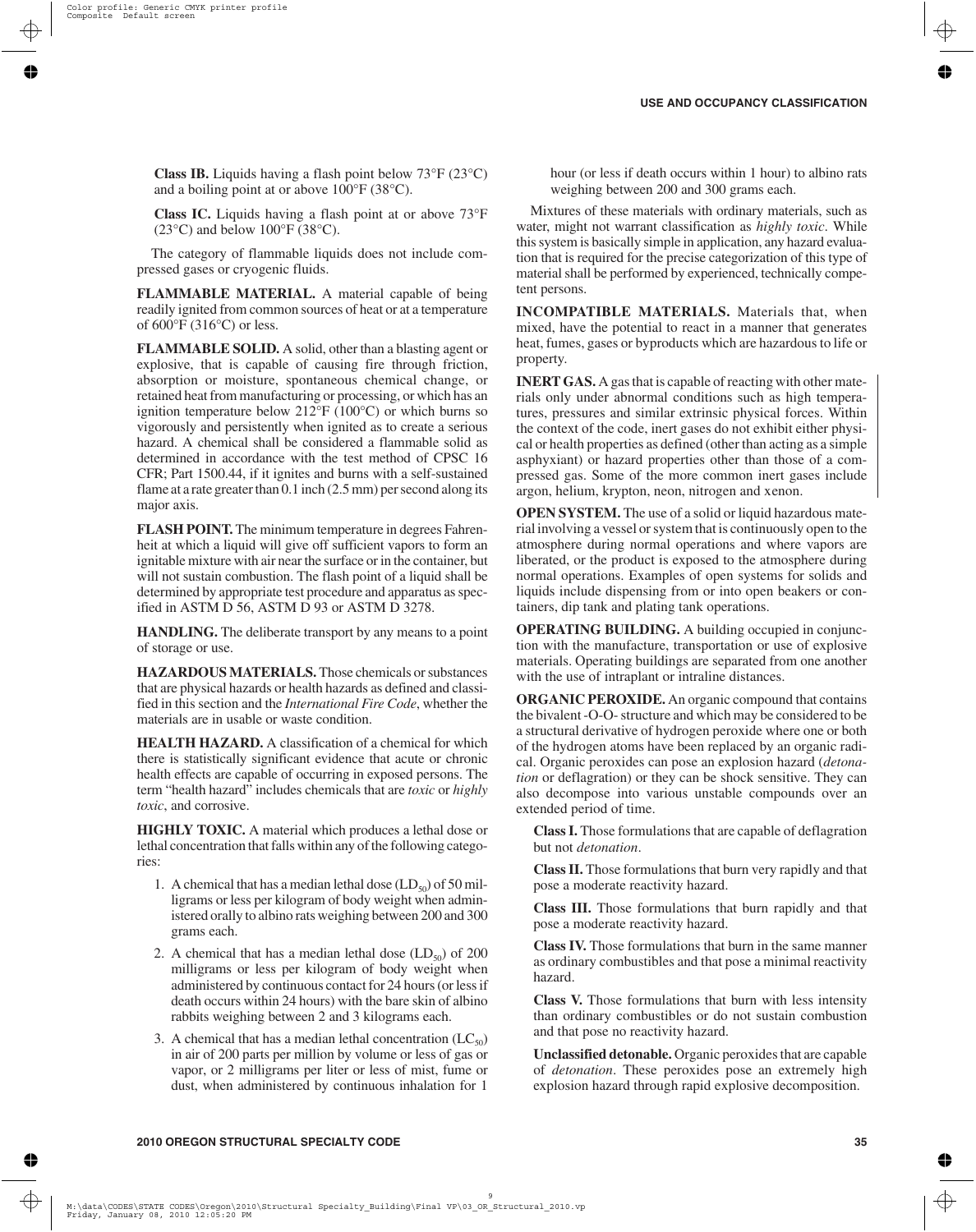**OXIDIZER.** A material that readily yields oxygen or other oxidizing gas, or that readily reacts to promote or initiate combustion of combustible materials and, if heated or contaminated, can result in vigorous self-sustained decomposition.

**Class 4.** An oxidizer that can undergo an explosive reaction due to contamination or exposure to thermal or physical shock and that causes a severe increase in the burning rate of combustible materials with which it comes into contact. Additionally, the oxidizer causes a severe increase in the burning rate and can cause spontaneous ignition of combustibles.

**Class 3.** An oxidizer that causes a severe increase in the burning rate of combustible materials with which it comes in contact.

**Class 2.** An oxidizer that will cause a moderate increase in the burning rate of combustible materials with which it comes in contact.

**Class 1.** An oxidizer that does not moderately increase the burning rate of combustible materials.

**OXIDIZING GAS.** A gas that can support and accelerate combustion of other materials.

**PHYSICAL HAZARD.** A chemical for which there is evidence that it is a combustible liquid, cryogenic fluid, explosive, flammable (solid, liquid or gas), organic peroxide (solid or liquid), oxidizer (solid or liquid), oxidizing gas, pyrophoric (solid, liquid or gas), unstable (reactive) material (solid, liquid or gas) or water-reactive material (solid or liquid).

**PYROPHORIC.** A chemical with an autoignition temperature in air, at or below a temperature of 130°F (54.4°C).

**PYROTECHNIC COMPOSITION.** A chemical mixture that produces visible light displays or sounds through a self-propagating, heat-releasing chemical reaction which is initiated by ignition.

**TOXIC.** A chemical falling within any of the following categories:

- 1. A chemical that has a median lethal dose  $(LD_{50})$  of more than 50 milligrams per kilogram, but not more than 500 milligrams per kilogram of body weight when administered orally to albino rats weighing between 200 and 300 grams each.
- 2. A chemical that has a median lethal dose  $(LD_{50})$  of more than 200 milligrams per kilogram, but not more than 1,000 milligrams per kilogram of body weight when administered by continuous contact for 24 hours (or less if death occurs within 24 hours) with the bare skin of albino rabbits weighing between 2 and 3 kilograms each.
- 3. A chemical that has a median lethal concentration  $(LC_{50})$ in air of more than 200 parts per million, but not more than 2,000 parts per million by volume of gas or vapor, or more than 2 milligrams per liter but not more than 20 milligrams per liter of mist, fume or dust, when administered by continuous inhalation for 1 hour (or less if death occurs within 1 hour) to albino rats weighing between 200 and 300 grams each.

**UNSTABLE (REACTIVE) MATERIAL.** A material, other than an explosive, which in the pure state or as commercially produced, will vigorously polymerize, decompose, condense or become self-reactive and undergo other violent chemical changes, including explosion, when exposed to heat, friction or shock, or in the absence of an inhibitor, or in the presence of contaminants, or in contact with incompatible materials. Unstable (reactive) materials are subdivided as follows:

**Class 4.** Materials that in themselves are readily capable of *detonation* or explosive decomposition or explosive reaction at normal temperatures and pressures. This class includes materials that are sensitive to mechanical or localized thermal shock at normal temperatures and pressures.

**Class 3.** Materials that in themselves are capable of *detonation* or of explosive decomposition or explosive reaction but which require a strong initiating source or which must be heated under confinement before initiation. This class includes materials that are sensitive to thermal or mechanical shock at elevated temperatures and pressures.

**Class 2.** Materials that in themselves are normally unstable and readily undergo violent chemical change but do not detonate. This class includes materials that can undergo chemical change with rapid release of energy at normal temperatures and pressures, and that can undergo violent chemical change at elevated temperatures and pressures.

**Class 1.** Materials that in themselves are normally stable but which can become unstable at elevated temperatures and pressure.

**WATER-REACTIVE MATERIAL.** A material that explodes; violently reacts; produces flammable, *toxic* or other hazardous gases; or evolves enough heat to cause autoignition or ignition of combustibles upon exposure to water or moisture. Water-reactive materials are subdivided as follows:

**Class 3.** Materials that react explosively with water without requiring heat or confinement.

**Class 2.** Materials that react violently with water or have the ability to boil water. Materials that produce flammable, *toxic* or other hazardous gases or evolve enough heat to cause autoignition or ignition of combustibles upon exposure to water or moisture.

**Class 1.** Materials that react with water with some release of energy, but not violently.

**[F] 307.3 High-hazard Group H-1.** Buildings and structures containing materials that pose a *detonation* hazard shall be classified as Group H-1. Such materials shall include, but not be limited to, the following:

Detonable pyrophoric materials

Explosives:

Division 1.1 Division 1.2 Division 1.3

> **Exception:** Materials that are used and maintained in a form where either confinement or configuration will not elevate the hazard from a mass fire to mass explosion hazard shall be allowed in H-2 occupancies.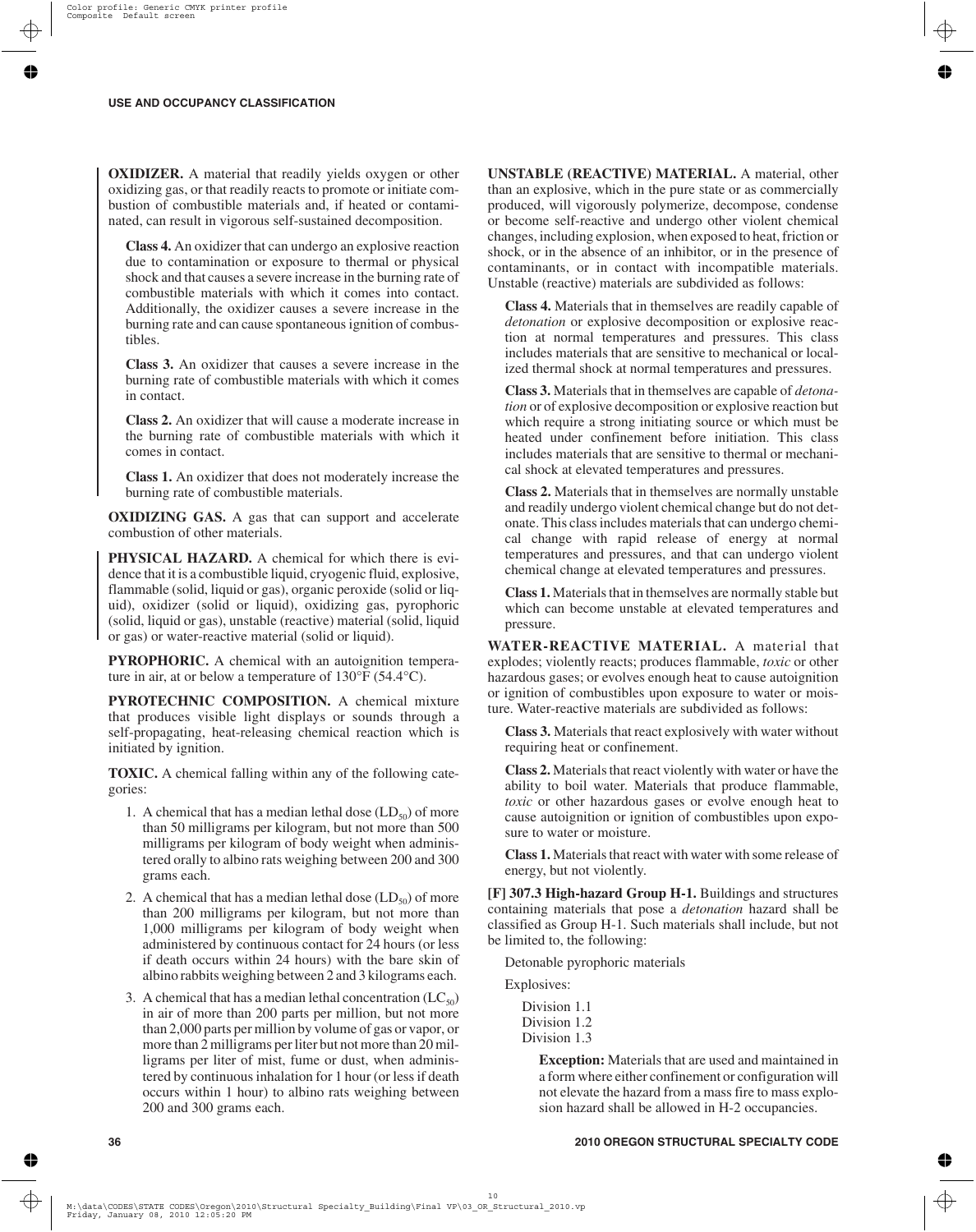Division 1.4

**Exception:** Articles, including articles packaged for shipment, that are not regulated as an explosive under Bureau of Alcohol, Tobacco and Firearms regulations, or unpackaged articles used in process operations that do not propagate a *detonation* or deflagration between articles shall be allowed in H-3 occupancies.

Division 1.5 Division 1.6

Organic peroxides, unclassified detonable Oxidizers, Class 4 Unstable (reactive) materials, Class 3 detonable and Class 4

**[F] 307.4 High-hazard Group H-2.** Buildings and structures containing materials that pose a deflagration hazard or a hazard from accelerated burning shall be classified as Group H-2. Such materials shall include, but not be limited to, the following:

Class I, II or IIIA flammable or combustible liquids which are used or stored in normally open containers or systems, or in closed containers or systems pressurized at more than 15 psi (103.4 kPa) gage.

Combustible dusts

Cryogenic fluids, flammable

Flammable gases

Organic peroxides, Class I

Oxidizers, Class 3, that are used or stored in normally open containers or systems, or in closed containers or systems pressurized at more than 15 psi (103 kPa) gage Pyrophoric liquids, solids and gases, nondetonable Unstable (reactive) materials, Class 3, nondetonable

Water-reactive materials, Class 3

**[F] 307.5 High-hazard Group H-3.** Buildings and structures containing materials that readily support combustion or that pose a physical hazard shall be classified as Group H-3. Such materials shall include, but not be limited to, the following:

Class I, II or IIIA flammable or combustible liquids that are used or stored in normally closed containers or systems pressurized at 15 pounds per square inch gauge (103.4 kPa) or less

Combustible fibers, other than densely packed baled cotton Consumer fireworks, 1.4G (Class C, Common) Cryogenic fluids, oxidizing Flammable solids Organic peroxides, Class II and III Oxidizers, Class 2 Oxidizers, Class 3, that are used or stored in normally

closed containers or systems pressurized at 15 pounds per square inch gauge (103 kPa) or less Oxidizing gases

Unstable (reactive) materials, Class 2 Water-reactive materials, Class 2

**[F] 307.6 High-hazard Group H-4.** Buildings and structures which contain materials that are health hazards shall be classified as Group H-4. Such materials shall include, but not be limited to, the following:

**Corrosives** *Highly toxic* materials *Toxic* materials

**[F] 307.7 High-hazard Group H-5 structures.** Semiconductor fabrication facilities and comparable research and development areas in which hazardous production materials (HPM) are used and the aggregate quantity of materials is in excess of those listed in Tables 307.1(1) and 307.1(2) shall be classified as Group H-5. Such facilities and areas shall be designed and constructed in accordance with Section 415.8.

**[F] 307.8 Multiple hazards.** Buildings and structures containing a material or materials representing hazards that are classified in one or more of Groups H-1, H-2, H-3 and H-4 shall conform to the code requirements for each of the occupancies so classified.

## **SECTION 308 INSTITUTIONAL GROUP I**

**308.1 Institutional Group I.** Institutional Group I occupancy includes, among others, the use of a building or structure, or a portion thereof, in which people are cared for or live in a supervised environment, having physical limitations because of health or age are harbored for medical treatment or other care or treatment, health care, personal care or in which people are detained for penal or correctional purposes or in which the liberty of the occupants is restricted. Institutional occupancies shall be classified as Group I-1, I-2, I-3 or I-4.

**308.2 Group I-1.** This occupancy shall include buildings, structures or parts thereof housing more than 16 persons, on a 24-hour basis, who because of age, mental disability or other reasons, live in a supervised residential environment that provides *personal care services*. The occupants are capable of responding to an emergency situation without physical assistance from staff and are capable of self-preservation. This group shall include, but not be limited to, the following:

Alcohol and drug centers Assisted living facilities Congregate care residences Convalescent facilities Group homes Halfway houses Residential board and care facilities Social rehabilitation facilities

A facility such as the above with five or fewer persons shall be classified as a Group R-3 or shall comply with the *Residential Code* in accordance with Section 101.2. A facility such as above, housing at least six and not more than 16 persons, shall be classified as Group R-4.

**308.2.1 Residential facility.** A residential facility or portion thereof, subject to licensure by the state, where personal care is administered for more than 16 persons whose occupants may require assisted self-preservation shall be classified as Group SR-1 occupancy and shall comply with Appendix SR.

**308.3 Group I-2.** This occupancy shall include buildings and structures used for medical, surgical, psychiatric, nursing, health or custodial care for persons who are not capable of  $\Box$ 

 $\mathbf{H}$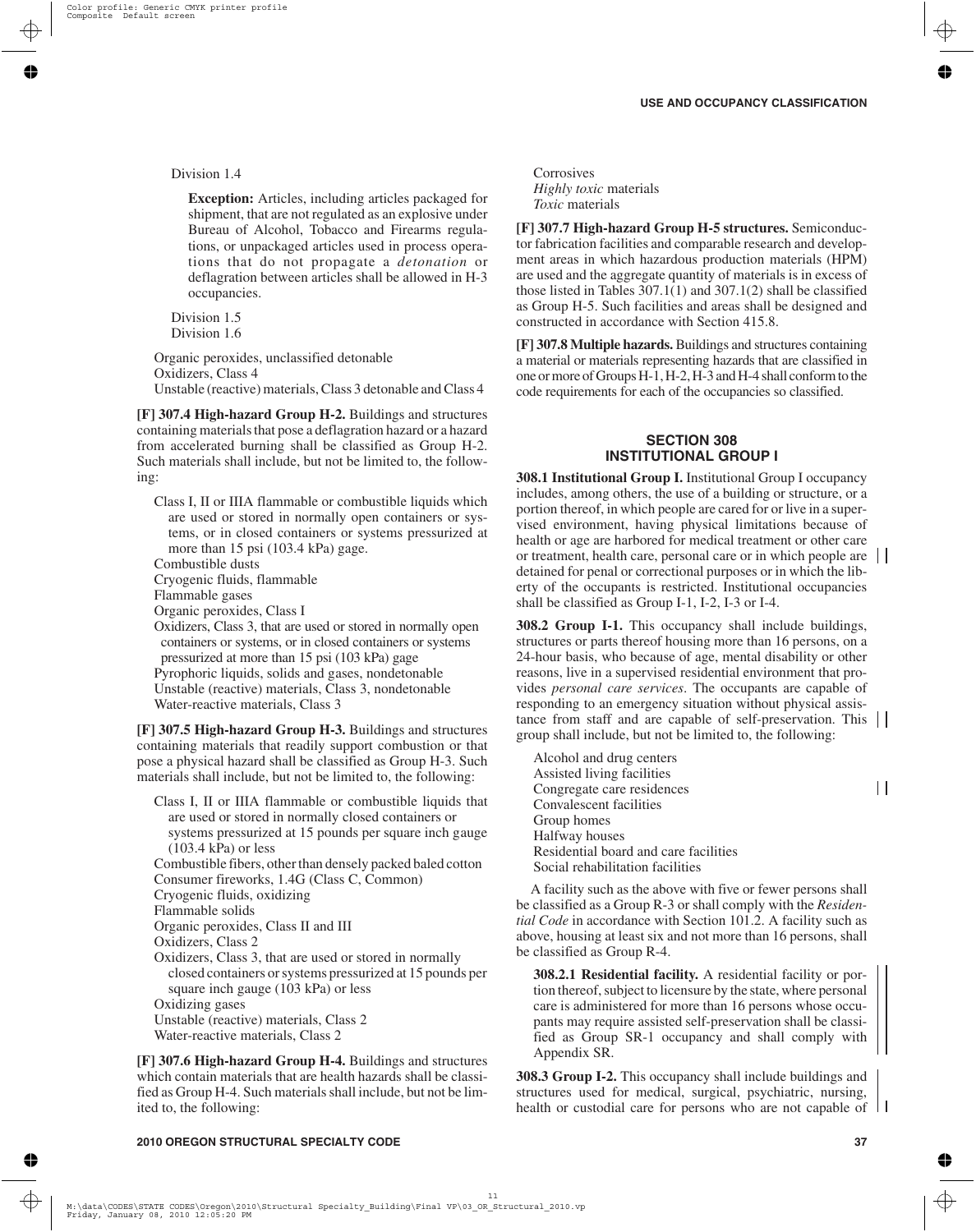self-preservation. This group shall include, but not be limited to, the following:

Child care facilities Detoxification facilities Hospitals Mental hospitals Nursing homes

➡

**308.3.1 Definitions.** The following words and terms shall, for the purposes of this section and as used elsewhere in this code, have the meanings shown herein.

**CHILD CARE FACILITIES.** Facilities that provide care on a 24-hour basis to more than five children,  $2\frac{1}{2}$ years of age or less.

**DETOXIFICATION FACILITIES.** Facilities that serve patients who are provided treatment for substance abuse on a 24-hour basis and who are incapable of self-preservation or who are harmful to themselves or others.

**HOSPITALS AND MENTAL HOSPITALS.** Buildings or portions thereof used on a 24-hour basis for the medical, psychiatric, obstetrical or surgical treatment of inpatients who are incapable of self-preservation.

**NURSING HOMES.** Nursing homes are long-term care facilities on a 24-hour basis, including both intermediate care facilities and skilled nursing facilities, serving more than five persons and any of the persons are incapable of self-preservation.

**308.3.2 Residential facility.** A residential facility or portion thereof, subject to licensure by the state, where personal care is administered for more than five persons, whose occupants may require assisted self-preservation (impractical), shall be classified as a Group SR-2 occupancy and shall comply with Appendix SR.

**308.4 Group I-3.** This occupancy shall include buildings and structures that are inhabited by more than five persons who are under restraint or security. An I-3 facility is occupied by persons who are generally incapable of self-preservation due to security measures not under the occupants'control. This group shall include, but not be limited to, the following:

Correctional centers Detention centers Jails Prerelease centers Prisons Reformatories

Buildings of Group I-3 shall be classified as one of the occupancy conditions indicated in Sections 308.4.1 through 308.4.5 (see Section 408.1).

**308.4.1 Condition 1.** This occupancy condition shall include buildings in which free movement is allowed from sleeping areas, and other spaces where access or occupancy is permitted, to the exterior via *means of egress* without restraint. A Condition 1 facility is permitted to be constructed as Group R.

**308.4.2 Condition 2.** This occupancy condition shall include buildings in which free movement is allowed from sleeping areas and any other occupied smoke compartment to one or more other smoke compartments. Egress to the exterior is impeded by locked *exits*.

**308.4.3 Condition 3.** This occupancy condition shall include buildings in which free movement is allowed within individual smoke compartments, such as within a residential unit comprised of individual *sleeping units* and group activity spaces, where egress is impeded by remote-controlled release of *means of egress* from such a smoke compartment to another smoke compartment.

**308.4.4 Condition 4.** This occupancy condition shall include buildings in which free movement is restricted from an occupied space. Remote-controlled release is provided to permit movement from *sleeping units*, activity spaces and other occupied areas within the smoke compartment to other smoke compartments.

**308.4.5 Condition 5.** This occupancy condition shall include buildings in which free movement is restricted from an occupied space. Staff-controlled manual release is provided to permit movement from *sleeping units*, activity spaces and other occupied areas within the smoke compartment to other smoke compartments.

**308.5 Group I-4, day care facilities.** This group shall include buildings and structures occupied by persons of any age who receive custodial care for less than 24 hours by individuals other than parents or guardians, relatives by blood, marriage or adoption, and in a place other than the home of the person cared for. A facility such as the above with six or fewer persons, or family child care homes (located in a private residence) as defined in Section 310.2, shall be classified as a Group R-3 or shall comply with the *Residential Code* in accordance with Section 101.2. Places of worship during religious functions are not included.

**308.5.1 Adult care facility.** A facility that provides accommodations for less than 24 hours for more than five unrelated adults and provides supervision and *personal care services* shall be classified as Group I-4.

**Exception:** A facility where occupants are capable of responding to an emergency situation without physical assistance from the staff shall be classified as Group R-3.

**308.5.2 Child care facility.** A facility that provides supervision and personal care on less than a 24-hour basis for more than five children  $2^{1/2}$  years of age or less shall be classified as Group I-4.

**Exception:** A child day care facility that provides care for more than five but no more than 100 children  $2^{1/2}$ , years or less of age, where the rooms in which the children are cared for are located on a *level of exit discharge* serving such rooms and each of these child care rooms has an *exit* door directly to the exterior, shall be classified as Group E.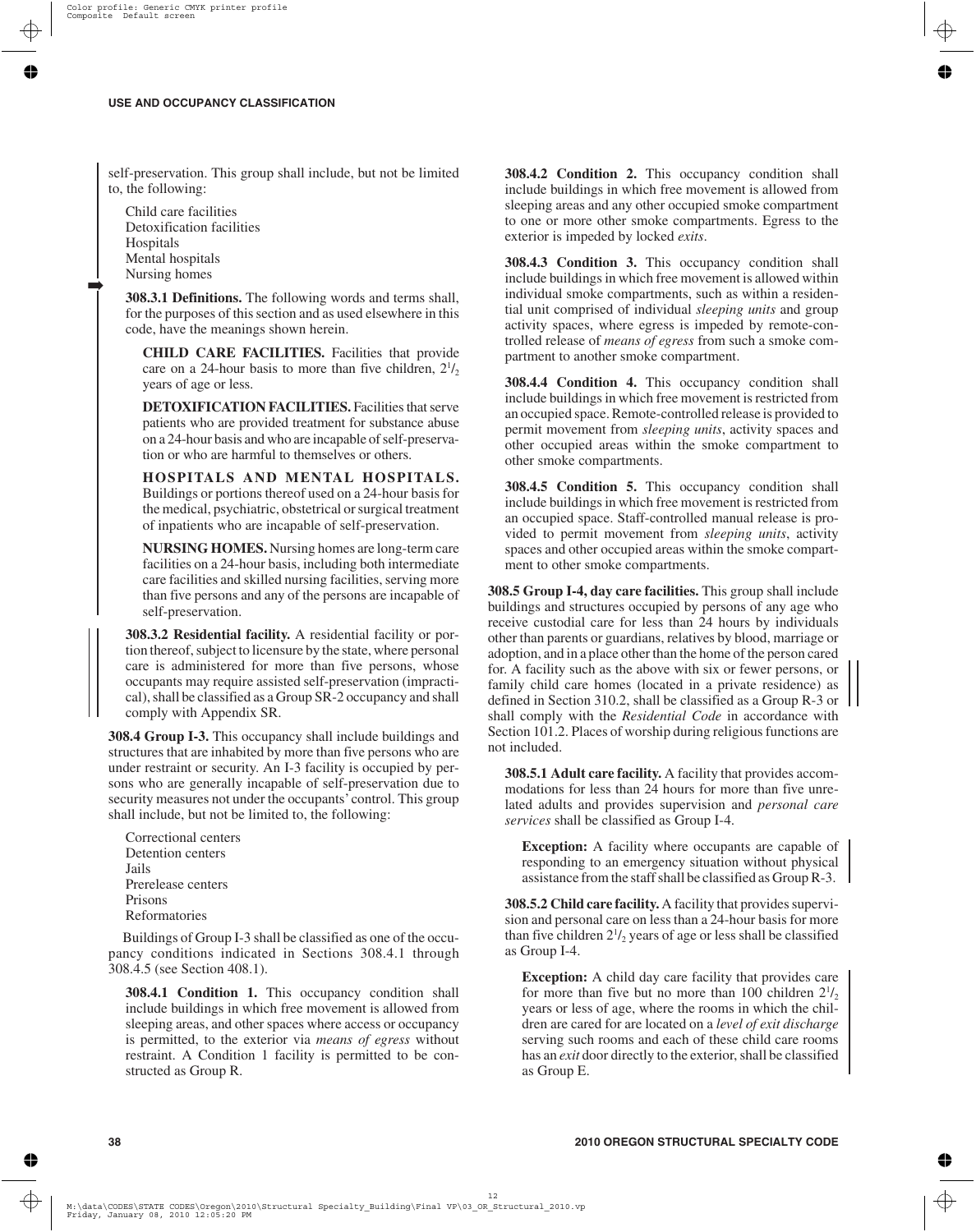## **SECTION 309 MERCANTILE GROUP M**

**309.1 Mercantile Group M.** Mercantile Group M occupancy includes, among others, the use of a building or structure or a portion thereof, for the display and sale of merchandise and involves stocks of goods, wares or merchandise incidental to such purposes and accessible to the public. Mercantile occupancies shall include, but not be limited to, the following:

Department stores Drug stores Markets Motor fuel-dispensing facilities Retail or wholesale stores Sales rooms

**309.2 Quantity of hazardous materials.** The aggregate quantity of nonflammable solid and nonflammable or noncombustible liquid hazardous materials stored or displayed in a single *control area* of a Group M occupancy shall not exceed the quantities in Table 414.2.5(1).

## **SECTION 310 RESIDENTIAL GROUP R**

**310.1 Residential Group R.** Residential Group R includes, among others, the use of a building or structure, or a portion thereof, for sleeping purposes when not classified as an Institutional Group I or when not regulated by the *International Residential Code* in accordance with Section 101.2. Residential occupancies shall include the following:

**R-1** Residential occupancies containing *sleeping units* where the occupants are primarily transient in nature, including:

*Boarding houses* (transient) Hotels (transient) Motels (transient)

*Congregate living facilities* (transient) with 10 or fewer occupants are permitted to comply with the construction requirements for Group R-3.

**R-2** Residential occupancies containing *sleeping units* or more than two *dwelling units* where the occupants are primarily permanent in nature, including:

Apartment houses *Boarding houses* (nontransient) Convents Dormitories Fraternities and sororities Hotels (nontransient) Live/work units Monasteries Motels (nontransient) Vacation timeshare properties

*Congregate living facilities* with 16 or fewer occupants are permitted to comply with the construction requirements for Group R-3.

Group R-2 occupancies providing 21 or more housing units for low-income elderly, which are financed in whole or in part by the federal or state fund, shall contain a multiservice room adequate in size to seat all the tenants (ORS 455.425). The multiservice room shall include adjacent toilet facilities for both sexes; a service area with a kitchen sink, countertop and upper and lower cabinets; and a storage room sized to store tables, chairs or benches and janitorial supplies and tools. The multiservice room and accessory rooms shall be accessible to disabled persons (see Chapter 11).

**R-3** Residential occupancies where the occupants are primarily permanent in nature and not classified as Group R-1, R-2, R-4 or I, including:

Buildings that do not contain more than two *dwelling units*. Adult care facilities that provide accommodations for six or  $\vert \vert$ fewer persons of any age for less than 24 hours.

Child care facilities that provide accommodations for six or  $\|$ fewer persons of any age for less than 24 hours.

*Congregate living facilities* with 16 or fewer persons.

Adult foster homes, as defined in ORS Chapter 443, or family child care homes (located in a private residence), as defined in Section 310.2.

Adult foster homes and family child care homes that are within a single-family dwelling are permitted to comply with the *Residential Code* in accordance with Section 101.2.

Lodging houses, as defined in this section, are permitted to comply with the *Residential Code* in accordance with Section 101.2.

**R-4** Residential occupancies shall include buildings arranged for occupancy as residential care/assisted living facilities including more than five but not more than 16 occupants, excluding staff.

Group R-4 occupancies shall meet the requirements for construction as defined for Group R-3, except as otherwise provided for in this code or shall comply with the *International Residential Code* provided the building is protected by an *automatic sprinkler system* installed in accordance with Section 903.2.8.

A Group R-4 residential occupancy shall include buildings, structures or parts thereof housing more than five, but not more than 16 persons, on a 24-hour basis because of age, mental disability or other reasons, live in a supervised residential environment that provides personal care.

A Group R-4 residential occupancy, or portion thereof, subject to licensure by the state, where personal care is administered for more than five, but not more than 16 persons, whose occupants may require assisted self-preservation shall be classified as a Group SR-4 occupancy and shall comply with the provisions of Appendix SR.

 $\,<$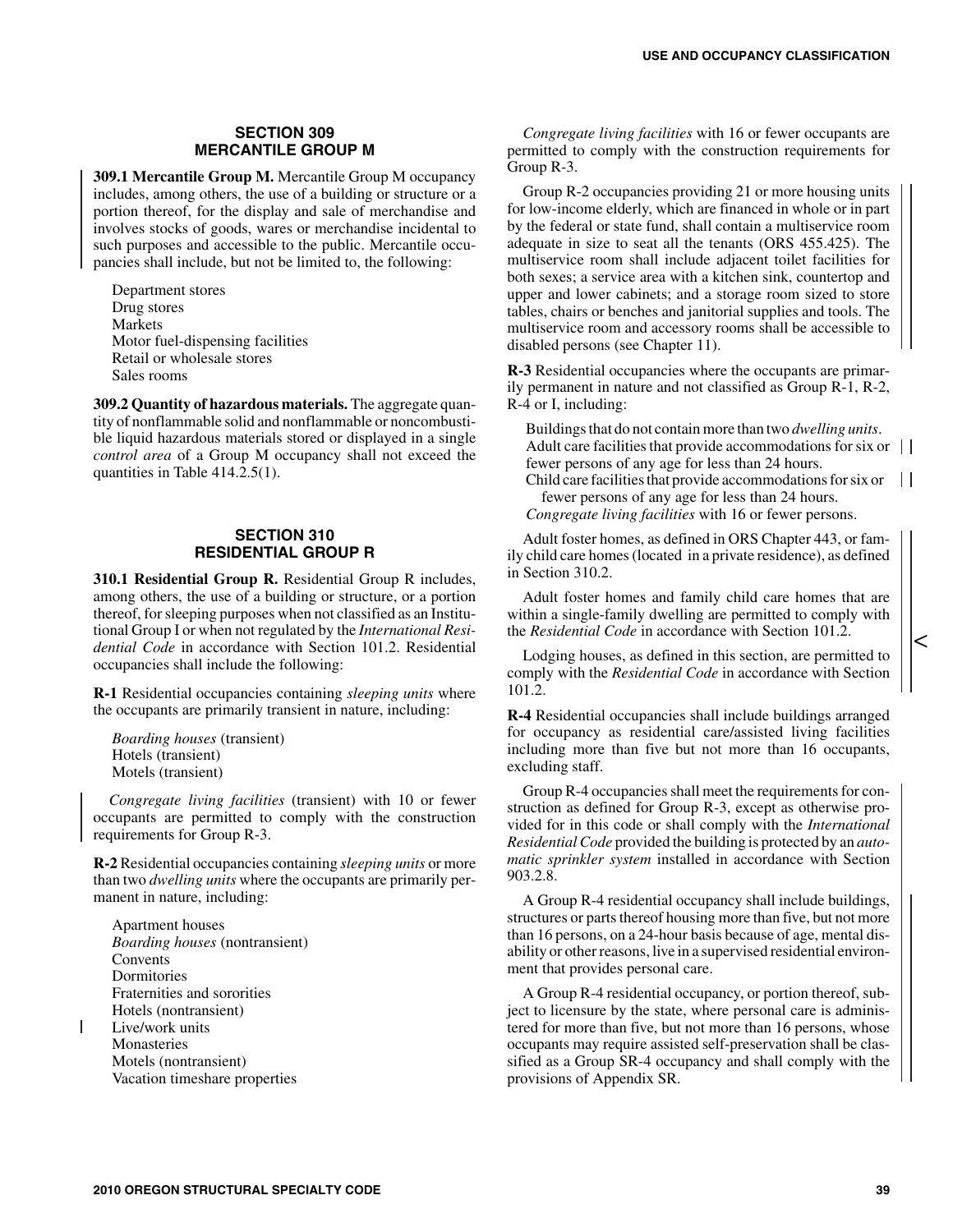**310.2 Definitions.**The following words and terms shall, for the purposes of this section and as used elsewhere in this code, have the meanings shown herein.

**ADULT FOSTER HOME.** See ORS 443.705 and 443.725.

**BOARDING HOUSE.** A building arranged or used for lodging for compensation, with or without meals, and not occupied as a single-family unit.

**CONGREGATE LIVING FACILITIES.** A building or part thereof that contains sleeping units where residents share bathroom and/or kitchen facilities.

**DORMITORY.** A space in a building where group sleeping accommodations are provided in one room, or in a series of closely associated rooms, for persons not members of the same family group, under joint occupancy and single management, as in college dormitories or fraternity houses.

**FAMILY CHILD CARE HOME.** (Licensed by Oregon Child Care Division under ORS 657A) Includes certified family child care homes (located in homes licensed for 16 or fewer children) and registered family child care homes (located in homes licensed for 10 or fewer children).

**LODGING HOUSE.** Any building or portion thereof containing not more than five guest rooms where rent is paid in money, goods, labor or otherwise. The total number of guests shall not exceed 16.

**PERSONAL CARE.** See Section 102 of Appendix SR.

**TRANSIENT.** Occupancy of a *dwelling unit* or *sleeping unit* for not more than 30 days. >

**Adult foster homes are regulated by ORS 443.705 through 443.825, which are not part of this code but are reproduced in part here for the reader's convenience:**

**443.705(1)** "Adult foster home" means any family home or facility in which residential care is provided in a homelike environment for five or fewer adults who are not related to the provider by blood or marriage.

#### **443.725 License required; resident manager required; when other resident staff required.**

(1) Every provider of adult foster care shall be licensed with the Department of Human Services before opening or operating an adult foster home caring for adult residents.

(2) A provider must live in the home that is to be licensed or hire a resident manager to live in the home.

(3) There must be a provider, resident manager or substitute caregiver on duty 24 hours per day in an adult foster home under the jurisdiction of the Department of Human Services.

**Family child care homes and group child care homes located in a private residence are regulated by ORS 657A.280 and 657A.330, which are not part of this code but are reproduced in part here for the reader's convenience:**

**657A.250 Definitions for ORS 657A.030 and 657A.250 to 657A.450.** As used in ORS 657A.030 and 657A.250 to 657A.450, unless the context requires otherwise:

(2) "Certification" means the certification that is issued under ORS 657A.280 by the Child Care Division to a family child care home, child care center or other child care facility.

(3) "Child" means a child under 13 years of age or a child under 18 years of age who has special needs or disabilities and requires a level of care that is above normal for the child's age.

(4) Subject to ORS 657A.440, "child care" mans the care, supervision and guidance on a regular basis of a child unaccompanied by a parent, guardian or custodian, provided to a child during a part of the 24 hours of the day, in a place other than the child's home, with or without compensation.

(5) "Child care facility" means any facility that provides child care to children, including a day nursery, nursery school, child care center, certified or registered family child care home or similar unit operating under any name, but not including any:

(a) Facility providing care that is primarily educational, unless provided to a preschool child for more than 4 hours a day.

(b) Facility providing care that is primarily supervised training in a specific subject, including but not limited to dancing, drama, music or religion.

(c) Facility providing care that is primarily an incident of group athletic or social activities sponsored by or under the supervision of an organized club or hobby group.

(d) Facility operated by:

(A) A school district as defined in ORS 332.002;

(B) Political subdivision of this state; or

(C) A governmental agency.

(D) Residential facility licensed under ORS 443.400 to 443.455.

(e) Babysitters.

(f) Facility operated as a parent cooperative for no more than 4 hours a day.

(g) Facility providing care while the child's parent remains on the premises and is engages in an activity offered by the facility or in other nonwork activity.

(10) "Registration" means the registration that is issued under ORS 657A.330 by the Child Care Division to a family child care home where care is provided in the family living quarters of the provider's home.

(11) "School age" means of an age eligible to be enrolled in the first grade or above and, during the months of summer vacation from school, means of an age eligible to be enrolled in first grade or above in the next school year.

## **SECTION 311 STORAGE GROUP S**

**311.1 Storage Group S.** Storage Group S occupancy includes, among others, the use of a building or structure, or a portion thereof, for storage that is not classified as a hazardous occupancy.

**311.2 Moderate-hazard storage, Group S-1.** Buildings occupied for storage uses that are not classified as Group S-2, including, but not limited to, storage of the following:

Aerosols, Levels 2 and 3 Aircraft hangar (storage and repair) Bags: cloth, burlap and paper Bamboos and rattan Baskets Belting: canvas and leather

I